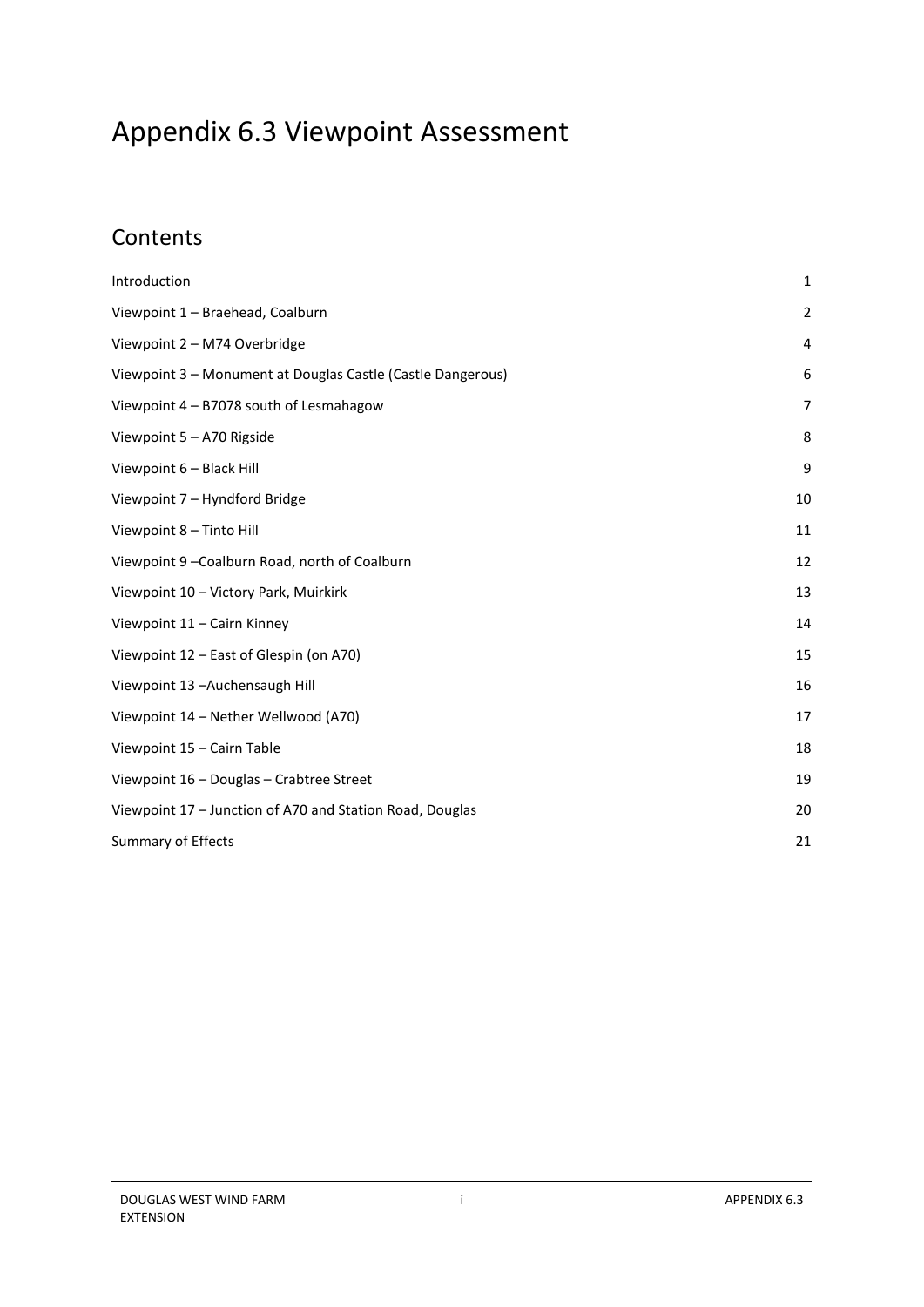This page is intentionally blank.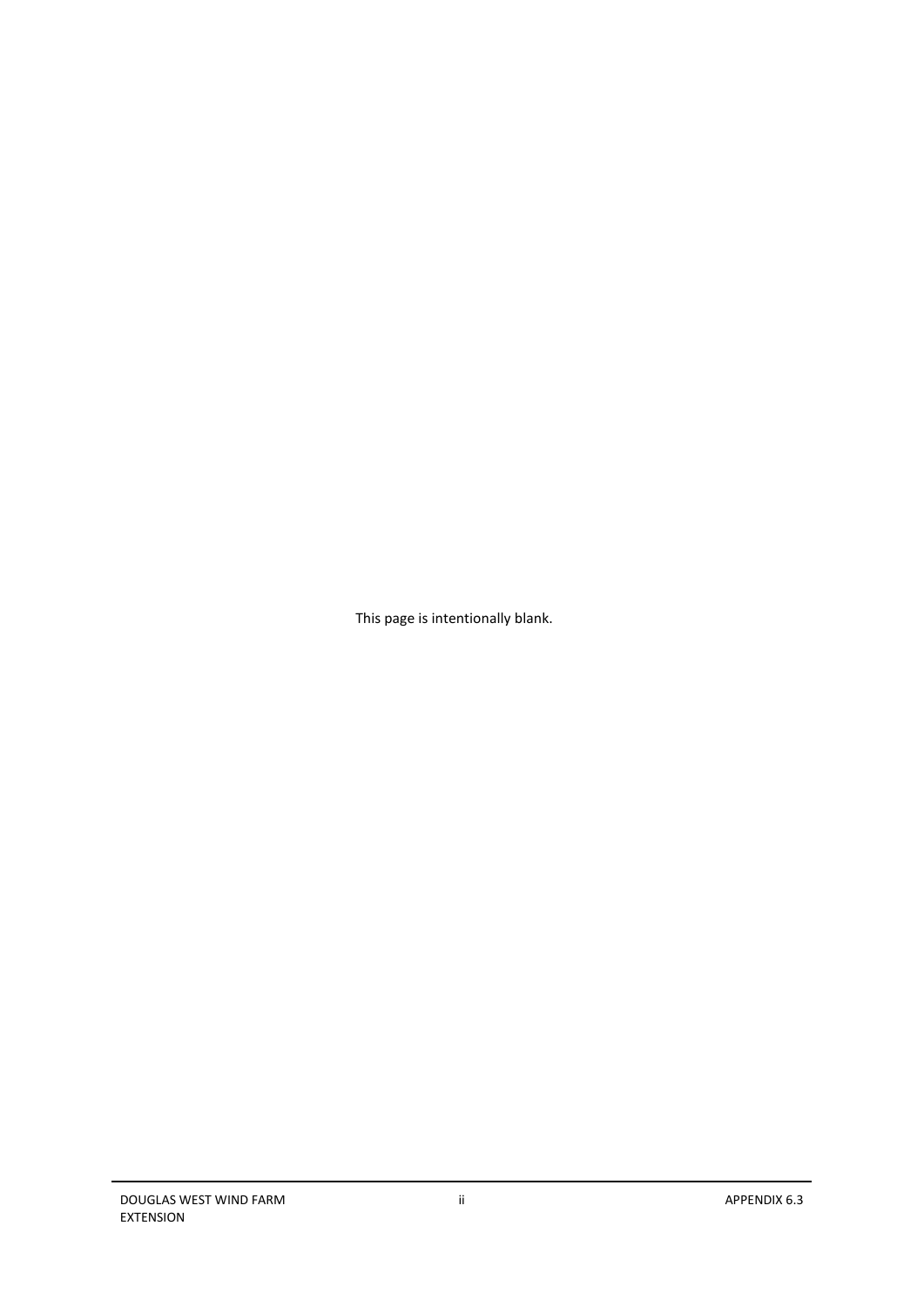# APPENDIX 6.3 Viewpoint Assessment

### <span id="page-2-0"></span>*Introduction*

This appendix provides an assessment of the visual effects of the Proposed Development from a selection of 17 viewpoints. For each of the assessment viewpoints a short description is given of the baseline view followed by a description of the features of the Proposed Development which would be visible from that viewpoint. For each viewpoint there is a comment on how vegetation, buildings or topography would affect the visibility of the turbines. A comment on the sensitivity of the viewpoint, the magnitude of change experienced and the significance of visual impacts is given for each viewpoint. Finally, a judgement is provided regarding whether the overall effect for each viewpoint is considered to be significant or not in terms of the 2017 EIA Regulations.

The viewpoint assessment takes into consideration the future baseline scenario in which the consented wind farms at Douglas West, Dalquhandy and Cumberhead are present in the landscape, as this is a material consideration to the application proposals.

A summary of the sensitivity of the viewpoint, magnitude of change in the view and significance of effect is given in Table A6.3.1 of this Appendix and is replicated at Table 6.6 of the LVIA (EIA Report Volume 1, Chapter 6). Where a viewpoint is representative of more than one type of visual receptor, the significance rating carried forward to Table A6.3.1 (replicated at Table 6.6 of Chapter 6) is the rating that represents the most sensitive receptor group represented by the viewpoint. Each assessment viewpoint is illustrated in Volume 4 of the EIA Report.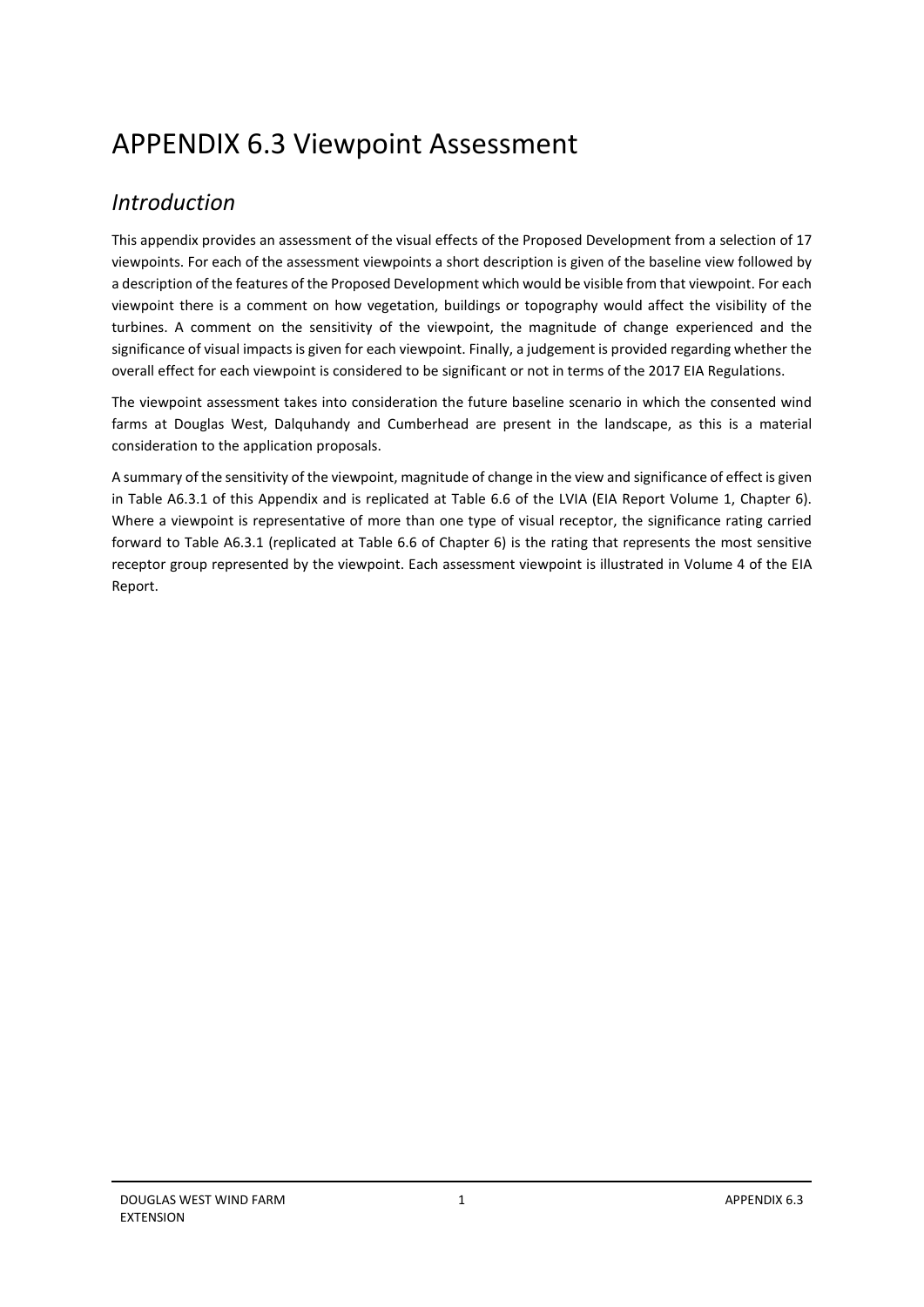### <span id="page-3-0"></span>*Viewpoint 1 – Braehead, Coalburn*

### *Nature and Sensitivity of the Baseline View*

This viewpoint is representative of the most open views from certain properties at Braehead, Coalburn, orientated in a south-westerly direction. Viewpoint 1, as illustrated within Volume 4 of this LVIA, was taken from a field access track that leaves Bellfield Road and passes to the immediate west of the cul-de-sac of Midfield Road. The viewpoint illustrates the type of views available from the rear aspects of dwellings on Midfield Place, and on Bellfield Road, looking in a southerly direction towards the Proposed Development.

From this viewpoint, the primary experience is that of a view across a remediated colliery landscape which has been restored to a semi-natural state and includes areas of rough grassland and newly planted coniferous trees. In the distance, large blocks of plantation forestry and existing wind turbine development at the Hagshaw Hill and Hagshaw Hill Extension turbines and Nutberry Wind Farm can be seen along and atop of the hills, forming the skyline from this location.

In the foreground there is a relatively flat area of unmanaged grassland which then falls away into the former opencast coal site in the middle distance of the view. Vegetation primarily consists of rough, overgrown grasses and some scrub as well as an unmanaged row of deciduous trees. This land forms the location of the consented Douglas West Wind Farm, which would form a prominent feature in the immediate view, once constructed. The Consented Dalquhandy and Consented Cumberhead Wind Farms would also occupy part of the view to the south-west. These schemes are considered as part of cumulative scenario 1 in the main LVIA assessment.

In the middle distance an area of coniferous plantation begins to rise up to the skyline. In the far distance, Henry's Hill is visible, which is also covered in coniferous plantation on the north facing side. The Hagshaw Hill and Hagshaw Hill Extension wind turbines are visible at the top of Henry's Hill and follow the contours of the hillside. To the south-west of the viewpoint, the existing Nutberry Wind Farm can be seen beyond vegetation in the near view.

As the viewpoint represents the view from certain residential properties located at Braehead, Coalburn, it is considered to be of high sensitivity to change in the view.

### **Magnitude of Change**

From this viewpoint the Proposed Development will be clearly visible, and the hubs and blades would be seen above the horizon. It is acknowledged that the turbines would form prominent features in the view to the southwest, and they would be undeniably tall structures in this view in comparison to the Existing Hagshaw Hill and Extension turbines currently seen above the horizon. However, the Proposed Development would appear within a landscape already partially typified by wind energy development. The Proposed Development would occupy a small part of the overall view available and would not appear disproportionately out of scale in the landscape when seen in the context of the simple underlying landscape, as shown at Figure 6.32.

Views from the properties along the southern side of Midfield Road and Bellfield Road would experience direct theoretical views towards the proposed turbines. However, rear garden fences and mature vegetation will filter and interrupt views of the proposed turbines. Views from first-storey windows would experience clearer views above, and through, the lighter density vegetation of the tree canopies. Clearer views towards the Proposed Development are available from the fence line of the local fields as seen in the photomontage for this viewpoint. Such views have been recognised as part of the assessment and considered when determining the overall magnitude of change and the worst-case scenario for the purposes of this LVIA.

The addition of the Proposed Development would result in a high magnitude of change in the view from this location.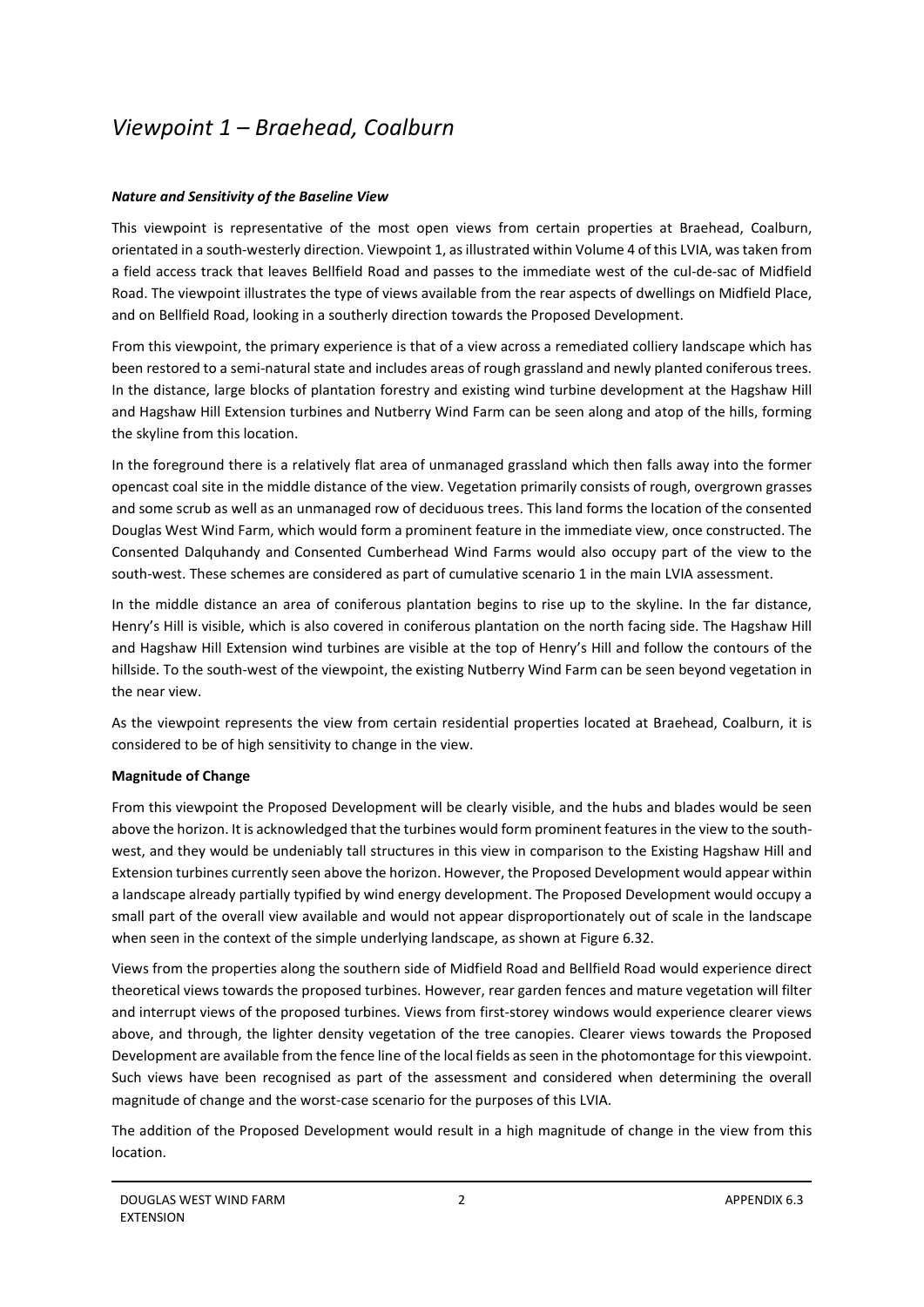### *Significance of Effect*

It is considered that the Proposed Development would result in a **major** level of effect on the views and visual amenity experienced by visual receptors that have clear views in this direction, as represented by this viewpoint. This level of effect is therefore deemed to be significant. However, when cumulative scenario 1 is considered, which includes the consented Douglas West, Dalquhandy and Cumberhead schemes in the baseline, the additional effect of the Proposed Development turbines the on visual receptors in this location would reduce to moderate but would remain significant, as discussed in the main report.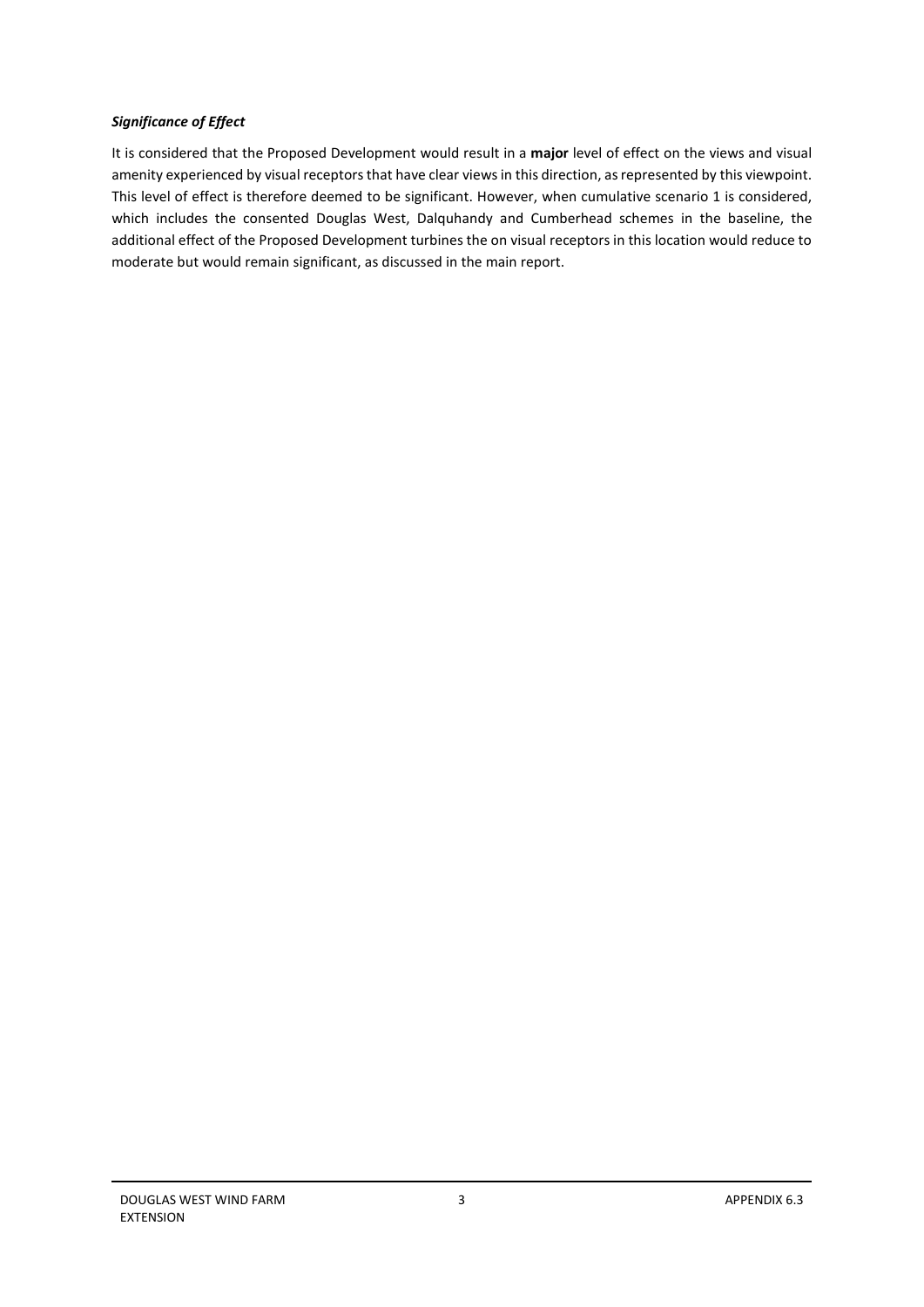### <span id="page-5-0"></span>*Viewpoint 2 – M74 Overbridge*

### *Nature and Sensitivity of the Baseline View*

This viewpoint is representative of the views of transient users of the minor road crossing the M74 motorway. The photograph has been taken adjacent to the bridge which crosses over the M74 motorway, on the road which travels between the B7078 towards Douglas Water. This is to demonstrate the availability for clear views which can be gained in the direction of the site from the bridge.

This viewpoint was originally selected to assess the potential impacts of the Proposed Development upon the M74 motorway. However, after analysis of the motorway route, and the anticipated low sensitivity and orientation of the driver's line of sight being away from the turbines resulting in limited opportunities to view the proposed turbines, it was decided that a greater effect would be experienced from the minor road crossing the motorway. When travelling in the vicinity of the viewpoint in a northerly direction along the M74, the Proposed Development would be located behind the receptor. When travelling in a southerly direction, the site would be seen perpendicular to the road in a westerly to south-westerly direction. Beyond the immediate views of the motorway infrastructure, views extend towards a predominantly rural landscape with the landform undulating and rising towards hills in the distance. The view looks across the recently regenerated opencast coal site where the consented Douglas West Wind Farm is located. The vegetation cover consists primarily of grassland which appears to be a combination of managed and unmanaged fields. Individual trees and tree belts are scattered across the landscape. Plantations can be seen in the distance, and cover many of the hill tops in the far distance.

The B7078 runs parallel to the motorway, and although relatively quiet, fast moving vehicles can be seen crossing the landscape along this route as well as the M74. Telegraph poles and overhead wires follow the B7078 and extend into the distance. Several farmsteads are scattered across the landscape, many of which are protected by tree shelter belts. Evidence of quarrying/opencast activity is also visible in the middle distance. A site of large, commercial scale storage/distribution warehouses can be seen from the viewpoint and the Existing Hagshaw Hill and Hagshaw Hill Extension turbines are clearly visible at the top of Henry's Hill. The Nutberry and Galawhistle Wind Farms are also visible within the view.

As this viewpoint represents the view from a minor road, the receptors are considered to be of medium sensitivity to change in the view.

#### **Magnitude of Change**

Where gaps in roadside vegetation allow, there would be clear views towards the Proposed Development at a distance of approximately 4.1 km. The proposed turbines would form a prominent feature in the view to the west, but they would be seen in the context of the simple, medium to large scale underlying landscape that already includes commercial scale wind energy development.

All of the Proposed Development turbines would be seen in the view in the same part of the landscape as the Existing Hagshaw Hill and Hagshaw Hill Extension turbines, albeit the Proposed Development turbines would appear closer in the view and thus more prominent. The existing Nutberry and Galawhistle Wind Farms would also be visible in the view, located beyond the Proposed Development, appearing as a smaller element in the landscape and thus a visually separate entity. The three consented wind farms at Douglas West, Dalquhandy and Cumberhead would also appear in the same angle of view, in the near to middle distance, with Douglas West appearing at closer proximity to the viewpoint than the Proposed Development. These schemes are considered separately in cumulative scenario 1.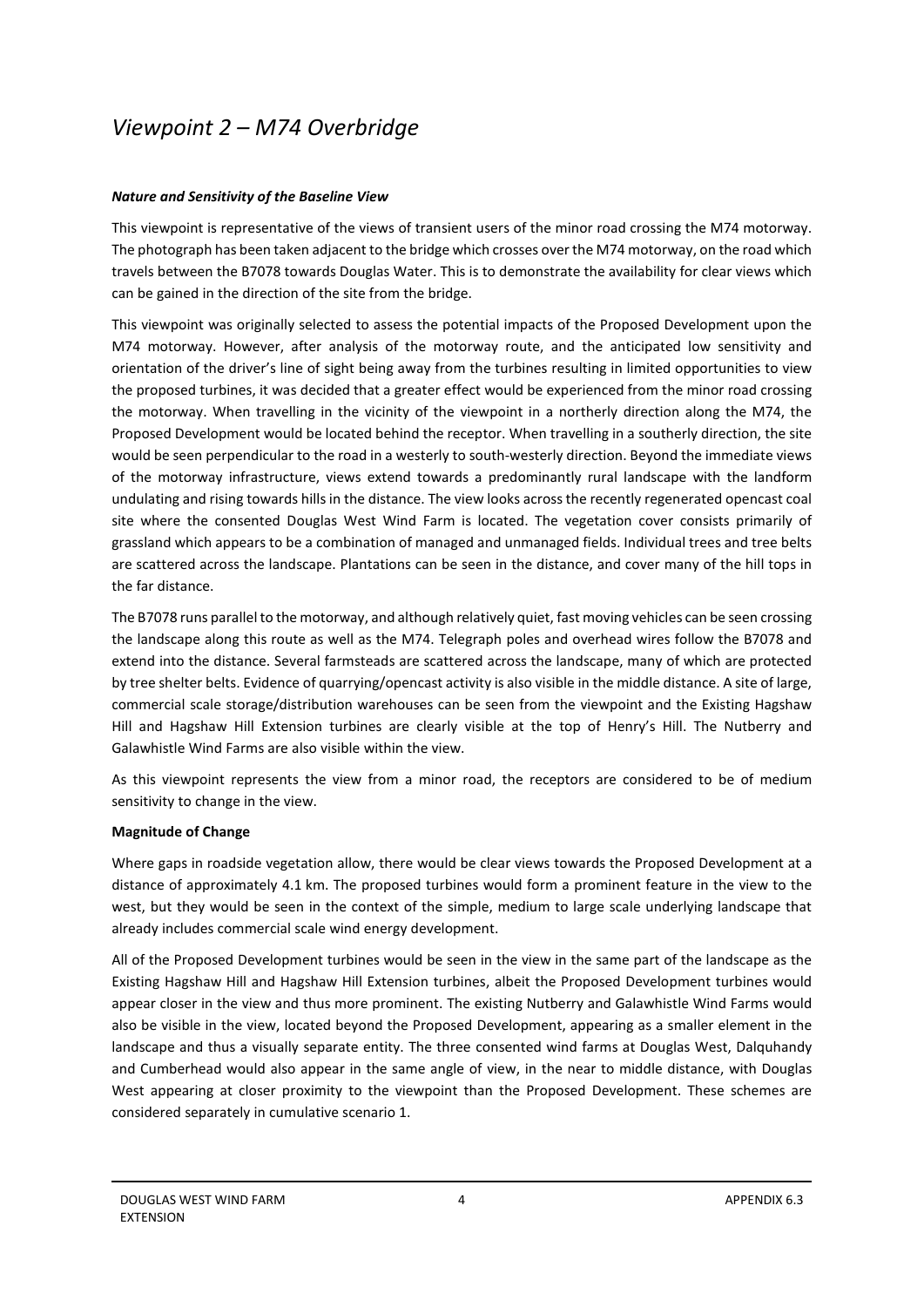Overall, the proposed turbines would form an additional feature in a landscape that is already typified by wind energy development. The proposed turbines would not appear disproportionately out of scale in the view when seen alongside the consented Douglas West turbines in the closer view, as is discussed in cumulative scenario 1.

At this distance, considering the angle of view in which the turbines will be seen from this elevated position, and in the context of the existing view, it is considered that there will be a medium magnitude of change.

### *Significance of Effect*

The Proposed Development would result in a medium magnitude of change resulting in a **moderate** level of effect on the views from this viewpoint and the visual amenity experienced by people travelling along the minor road crossing the M74 motorway. This effect is deemed to be significant. This is primarily due to the proximity of the Proposed Development to the viewpoint. It is however recognised that this is a relatively short stretch of the route from Douglas Water to the B7078. It is also recognised that when cumulative scenario 1 is considered, which includes the consented Douglas West, Dalquhandy and Cumberhead Wind Farms in the baseline, the additional effect of the Proposed Development turbines on the visual receptors in this location would reduce to a non-significant level, as discussed in the cumulative assessment of the main report.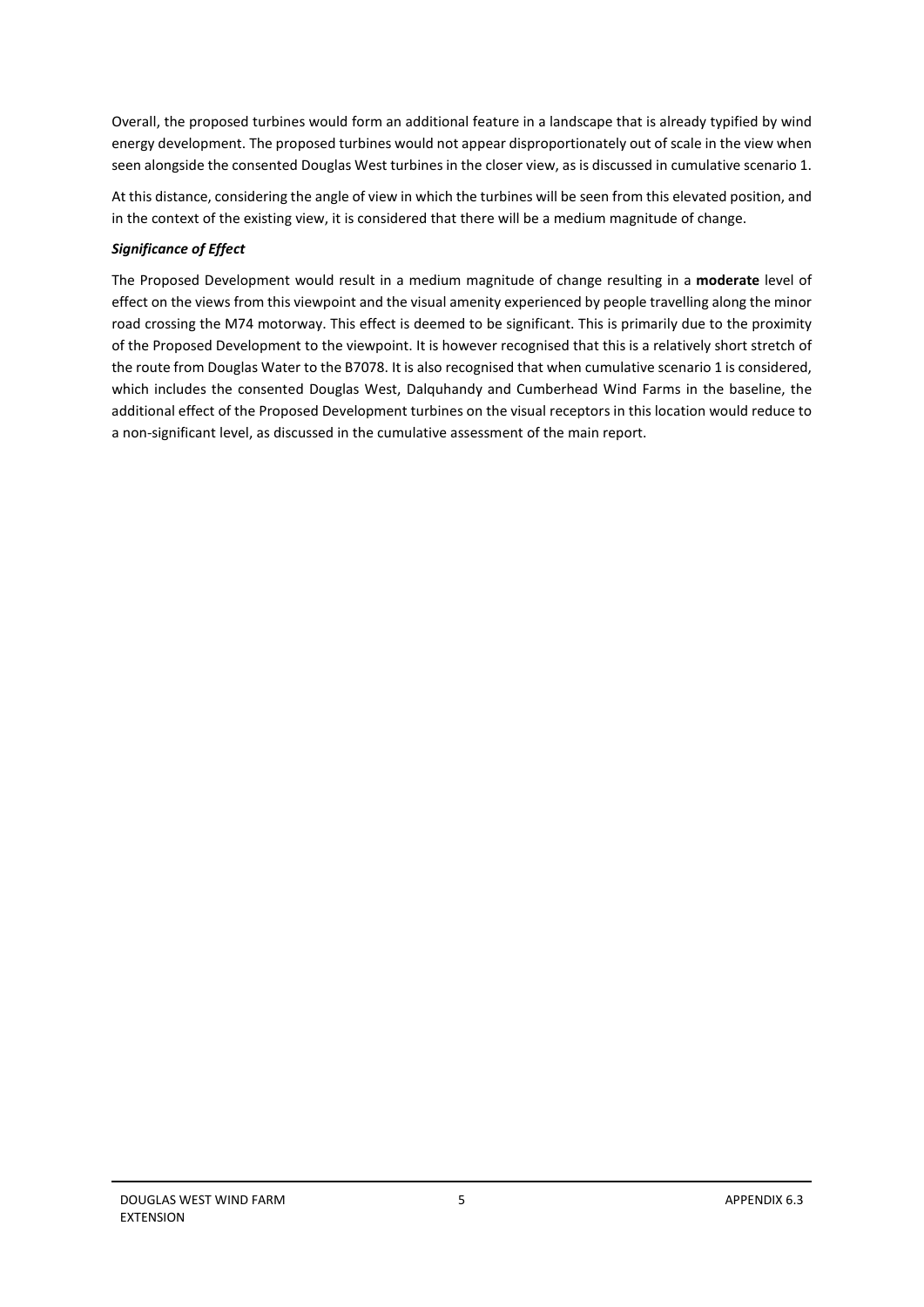# <span id="page-7-0"></span>*Viewpoint 3 – Monument at Douglas Castle (Castle Dangerous)*

### *Nature and Sensitivity of the Baseline View*

This viewpoint is representative of the views from parts of the Douglas Valley Special Landscape Area (SLA) where turbines would be visible. The ruin of Castle Dangerous is in close proximity to the location of this viewpoint; however, the viewpoint has not been taken at Castle Dangerous due to the vegetation surrounding the northern and western sides of the castle which restricts views towards the site.

From this viewpoint, views extend across managed grassland, across the Douglas Water valley, to the Long Plantation. A line of telegraph poles and overhead wires run through the base of the valley. The land gently rises from the Douglas Water to the north-west and west with areas of deciduous woodland seen breaking up the appearance of the grass slopes, growing in the shelter of the undulating landform. Areas of coniferous plantation occupy the mid slopes and line the tops of the hill side. The Existing Hagshaw Hill and Hagshaw Hill Extension turbines are visible above the horizon to the west. The consented Douglas West turbines would be seen in the immediate view, beyond Long Plantation, once constructed, as discussed in cumulative scenario 1, and as shown in the future baseline image at Figure 6.34.

As this viewpoint is representative of an area which is used for recreational purposes and to also visit the ruin of Castle Dangerous, the receptors in this area are considered to be of high sensitivity.

### **Magnitude of Change**

From the grounds of Douglas Castle eight of the proposed turbines would be seen to various extents above Long Plantation, to the east of the Existing Hagshaw Hill and Hagshaw Hill Extension turbines. The turbines would be seen in the same part of the view as, and beyond, the Douglas West turbines, as shown on the future baseline image. The northernmost turbines of the Proposed Development would be located on lower ground beyond the horizon and as such views of these turbines would be limited. The presence of Long Plantation would provide screening to the large proportion of the turbines, and as a consequence they would be seen as blade tips only. The vegetation within the Douglas Water Valley would also provide heavy filtering of views to a number of the proposed turbines when leaves are present, although during winter months these turbines would be partially visible.

The nearest proposed turbine would be seen at a distance of approximately 1.7 km. It is acknowledged that the proposed turbines would appear much taller in the view than the Existing Hagshaw Hill and Hagshaw Hill Extension turbines, but they would appear less prominent in the view once the consented Douglas West turbines are constructed and would largely appear at the same scale as the Douglas West turbines.

Whilst a number of the turbines would be clearly visible in the view towards the north-west, they would appear to relate to a separate landscape which lies beyond the Douglas Castle Policy Grounds. The addition of the turbines to the wider landscape would not prevent an understanding and appreciation of the underlying and surrounding area, nor would they prevent an enjoyment of the characteristics of the local valley landscape.

The addition of the proposed turbines would result in a medium magnitude of change in the view.

### *Significance of Effect*

The Proposed Development would result in a **moderate** level of effect on the views from this viewpoint which is deemed to be significant. Once the Douglas West turbines are constructed however, the visual presence of these turbines in the near view would reduce the prominence of the Proposed Development in the wider landscape and the effects would reduce to a moderate level which is not significant.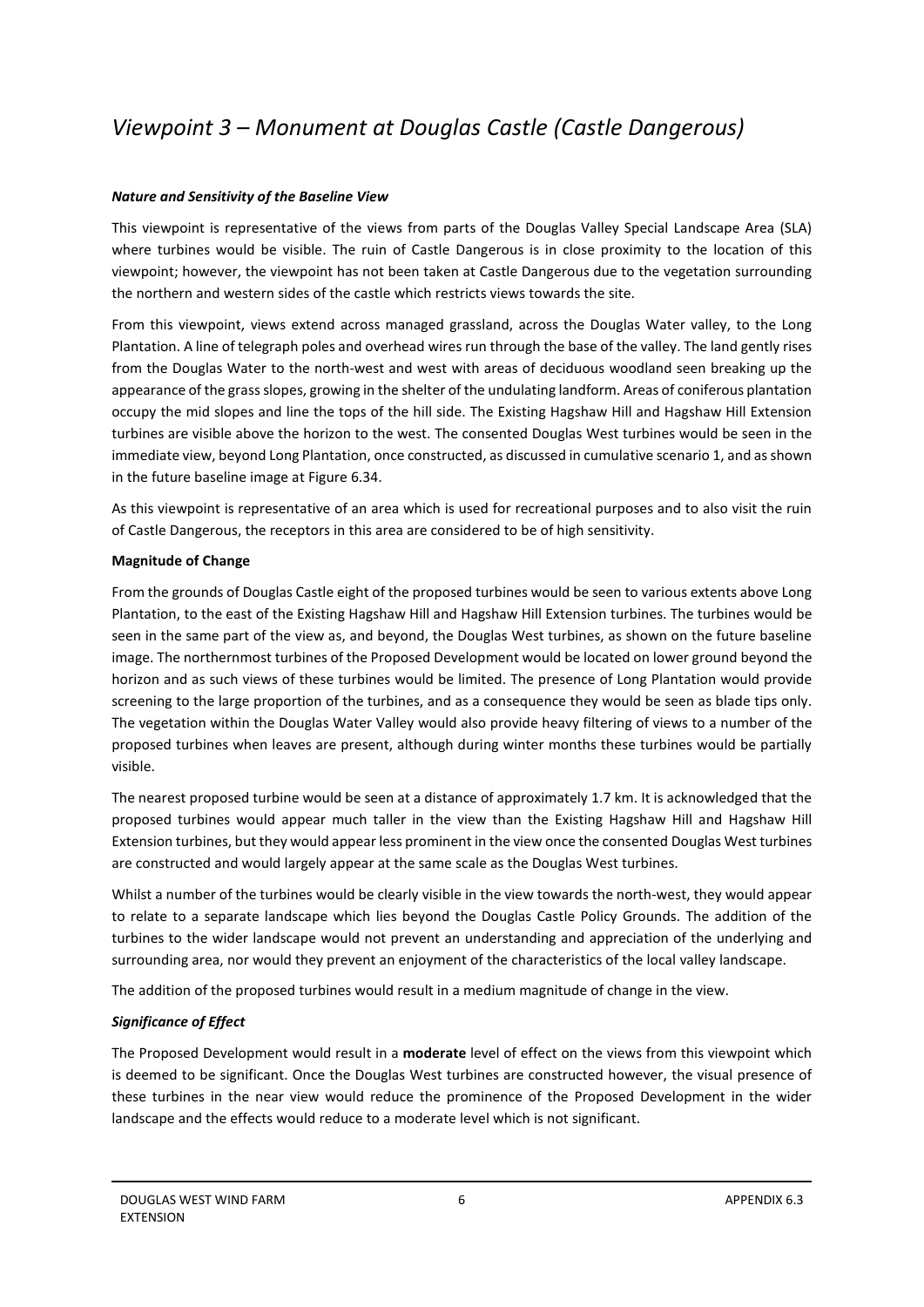## <span id="page-8-0"></span>*Viewpoint 4 – B7078 south of Lesmahagow*

### *Nature and Sensitivity of the Baseline View*

This viewpoint is representative of the views experienced by motorists travelling along the B7078 between Junction 11 of the M74 and Lesmahagow. This viewpoint is within close proximity to Lesmahagow and has been chosen as a local route that is likely to experience some visibility of the proposed turbines.

The landscape between the viewpoint and the proposed site consists of rough grassland and scattered scrubby vegetation. In the distant views across the plateau farmland is the rising land which includes the Existing Hagshaw Hill and Hagshaw Hill Extension Wind Farms as well as the operational turbines at Nutberry and Galawhistle. As mentioned previously many of these hills are covered with large blocks of coniferous plantation.

From this viewpoint there are several man-made features within the local landscape. The road itself presents the primary focus of view for motorists with the site located in an oblique field of vision to the south of the road. Large electricity pylons cross the landscape directly behind the viewpoint and cross the B7078 further to the north.

As this viewpoint is representative of views from a local vehicular route, receptors using this road are considered to be of medium sensitivity to change in the view.

### **Magnitude of Change**

From this viewpoint location, clear views are available in the direction of the Proposed Development at a distance of approximately 4.5 km. However, the viewpoint is located at a gap in roadside vegetation where open views to the south-west are available whereas ordinarily views towards the turbines from the route as a whole would be intermittently interrupted by roadside vegetation.

The Proposed Development would partially appear above the horizon that forms the backdrop to the view, the turbine towers would be back clothed by the rising land beyond the site. It is acknowledged that the proposed turbines would be prominent features in the view towards the south-west and they would appear taller than the existing turbines in the view. However, once the consented Douglas West, Cumberhead and Dalquhandy Wind Farms are constructed, the proposed turbines would appear at a similar scale to these wind farms, seen beyond the Douglas West turbines which would appear closer in the view. These matters are addressed in cumulative scenario 1.

From this viewpoint it is considered that there will be a worst-case medium magnitude of change in the view due to the presence of other wind energy development in the landscape.

### *Significance of Effect*

It is therefore considered that the Proposed Development would result in a worst case **moderate** level of effect on the views from this viewpoint and route when experienced by people using the B7078. This effect is deemed to be significant, but again the additional effect of the Proposed Development turbines would reduce to a nonsignificant level once the other consented developments are considered in the baseline of the view.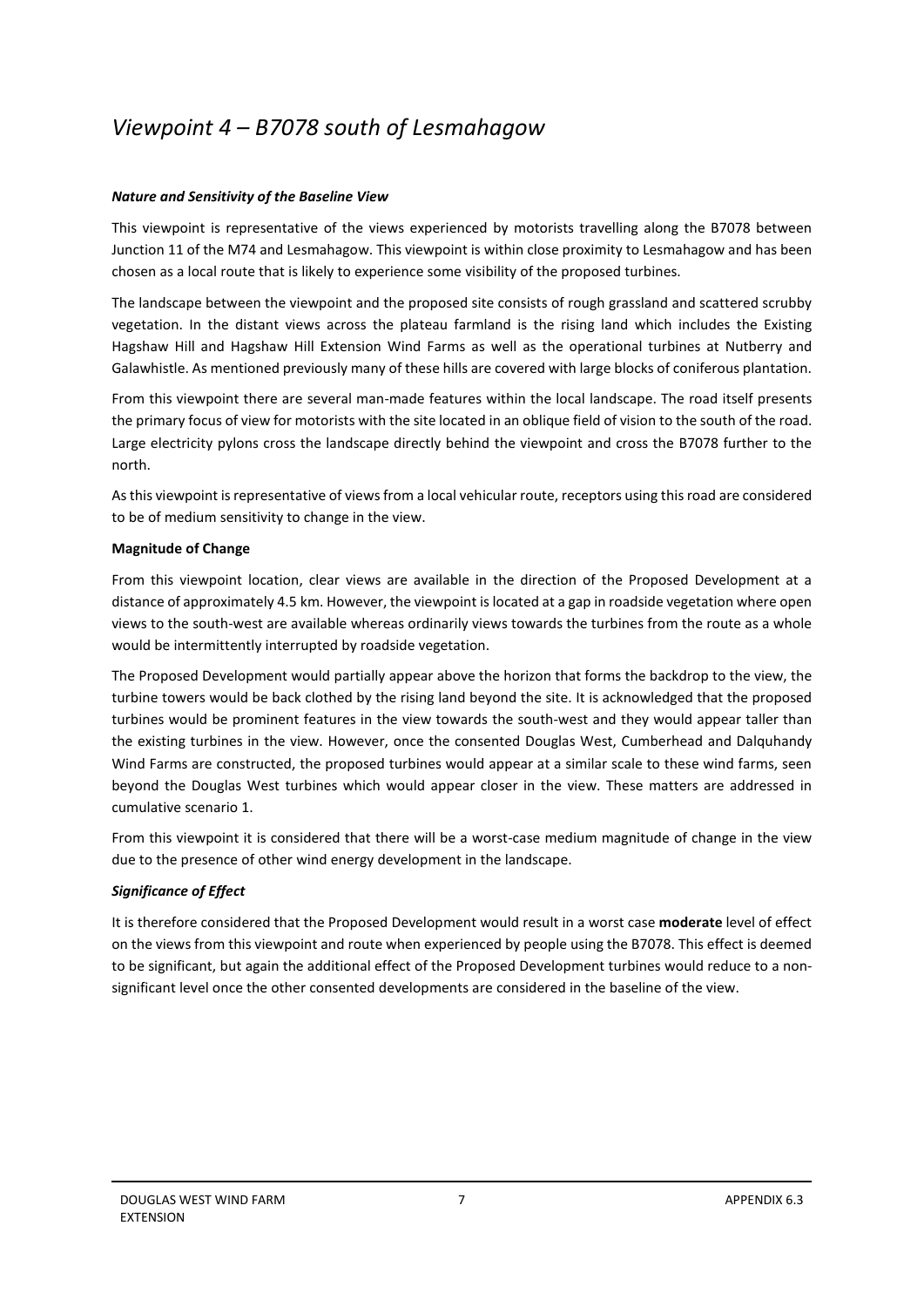### <span id="page-9-0"></span>*Viewpoint 5 – A70 Rigside*

### *Nature and Sensitivity of the Baseline View*

This viewpoint is representative of the views from the properties located on the north-western side of Rigside. The viewpoint has been taken from the nearest publicly accessible place to the properties which is on the A70 as it travels through Rigside village. In reality, views from the properties towards the Proposed Development would be oblique, partially filtered and interrupted by vegetation in the immediate intervening view.

From this elevated viewpoint, views extend along the urban edge of the A70 towards the undulating agricultural land and pronounced ridgeline which includes the Existing Hagshaw Hill Extension turbines. In terms of existing structures, there is a 48.5 m tall wind turbine at Newtonhead Farm in the foreground and a line of large pylons and overhead wires can also be seen crossing the landscape in the distance. In general, farmsteads are scattered across the landscape, with large associated outbuildings. An area of large storage/distribution warehouses are also visible in the middle distance at Poniel. The Nutberry, Galawhistle and Existing Hagshaw Hill and Hagshaw Hill Extension turbines can also be seen from this location.

As this viewpoint is representative of the views of residents on the western edge of Rigside, the viewpoint is considered to be of high sensitivity to change in the view.

People who are travelling along the A70 would gain similar views to those experienced by residents located along the A70. The views available from the A70 would be more direct than that of the properties. However, users of the A70 would be considered to be of low sensitivity to change in the view.

#### **Magnitude of Change**

From the north-western edge of Rigside, the Proposed Development would be clearly visible at a distance of approximately 6.8 km, but it will not be possible to see the ground level components associated with the site due to distance. The turbine hubs and blades of the Proposed Development would break the skyline of the distant hillside that forms the backdrop to the view and they would be seen in the context of the numerous existing turbines in the landscape. It is acknowledged that the proposed turbines would appear taller in scale than the existing turbines present within the wider landscape, but once the consented schemes of Douglas West, Dalquhandy and Cumberhead Wind Farms are constructed and operational, the Proposed Development would appear similar in scale, as is addressed in relation to cumulative scenario 1.

Overall, it is considered that the addition of the proposed turbines would result in a medium magnitude of change in the view.

### *Significance of Effect*

It is therefore considered that for the residents located on the north-western side of Rigside (assessed as being of high sensitivity to change in the view), there will be a **moderate** level of effect. This effect is considered to be significant, but again the additional effect of the Proposed Development turbines would reduce to a nonsignificant level once the other consented developments are considered in the baseline of the view.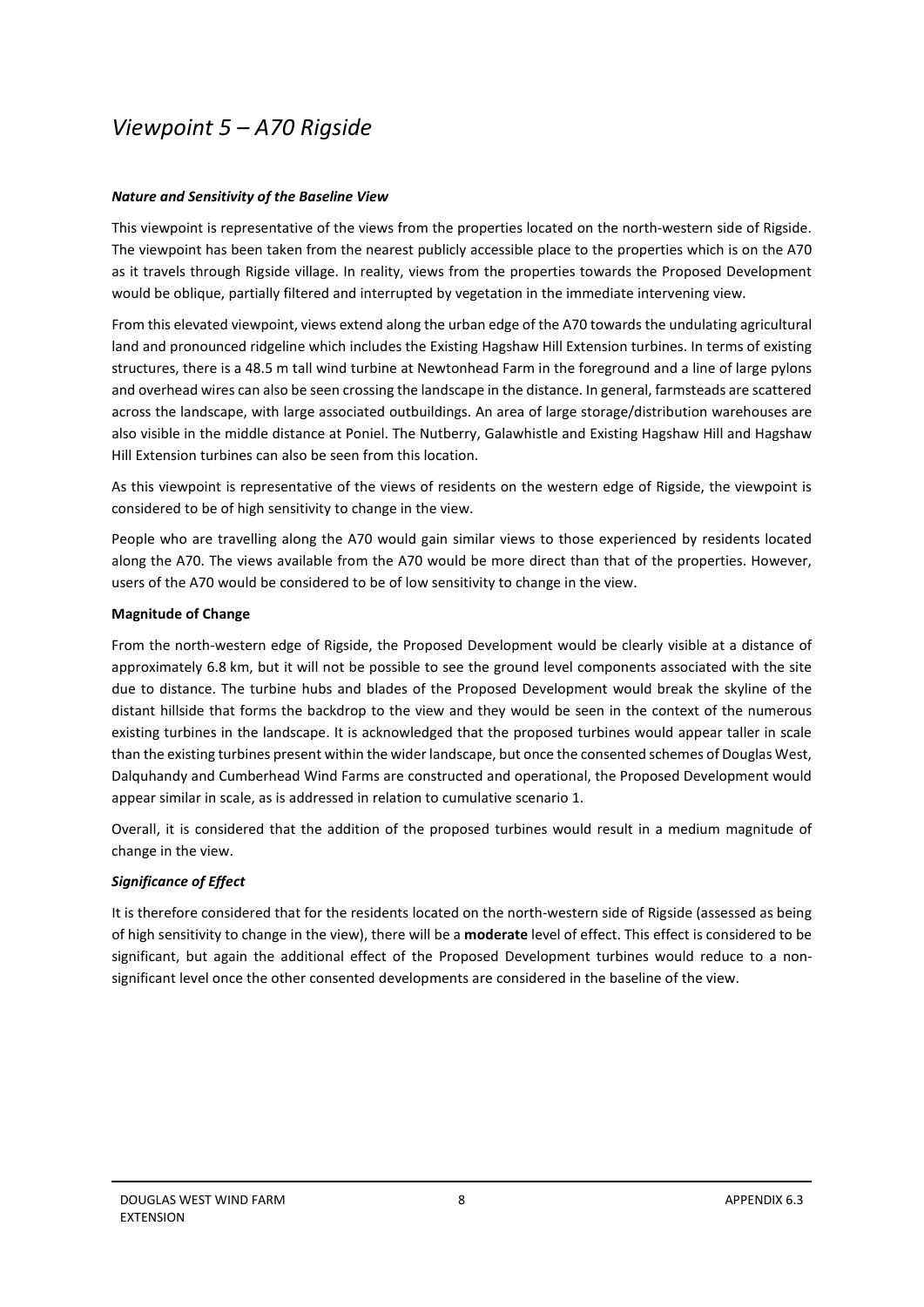### <span id="page-10-0"></span>*Viewpoint 6 – Black Hill*

### *Nature and Sensitivity of the Baseline View*

This viewpoint is representative of the views from the top of Black Hill, a scheduled monument which is a National Trust for Scotland specified viewpoint. Black Hill is the location of a fort and settlement, and its elevated position of approximately 290 m AOD, provides panoramic views across the Clyde Valley.

From the top of Black Hill, panoramic views of the surrounding landscape are available. The top of the fort includes limited vegetation and is covered by managed grassland. Clear views towards the Clyde Valley consist of primarily undulating pastoral farmland. The condition of this landscape varies with some areas appearing to express less management than others. The field pattern is quite large in size, and it is evident that hedgerows have been removed to increase their size. There is an overall sense that the surrounding area is a working and productive landscape.

Several farmsteads are scattered across the landscape, many of which express the local vernacular in appearance, being made of local stone while being seen in combination with large, modern farm sheds. Larger settlements can be seen scattered along the valley sides. In the direction of the site, several small scale wind turbines can be seen in the valley in the middle distance. Field boundaries are composed of broken hedgerows, and deciduous tree belts. In the distance, the undulating hills are clearly visible, some of which are covered in coniferous plantations.

From this vantage point panoramic views are available. On clear days it is possible to see many of the existing wind turbines in the distance which surround the Black Hill vantage point. Other human influences also occur within the landscape such as large electricity pylons and overhead lines which cross the land to the north. It is also possible to gain glimpses of the M74 motorway traffic as is passes to the west of this location.

As this viewpoint is a recognised vantage point and a historical feature, this viewpoint is considered to be of high sensitivity to change in the view.

### **Magnitude of Change**

From this viewpoint atop Black Hill it will be possible to see the Proposed Development at a distance of approximately 11 km from the nearest turbine. The proposed turbines will be seen above the horizon, with the proposed turbine towers back clothed by the rising land beyond the site.

The Proposed Development would be seen in combination with the other turbines in the panoramic view including the Existing Hagshaw Hill, Hagshaw Hill Extension, Nutberry, Galawhistle and numerous single, small scale turbines in the local landscape. It is acknowledged that the Proposed Development would form a noticeable additional feature in the wider landscape, seen within an area which already includes existing wind turbine development. Once the consented Douglas West, Cumberhead and Dalquhandy wind farms are constructed, the Proposed Development would be seen in the context of these schemes, as addressed in cumulative scenario 1.

Overall, the addition of the Proposed Development to the view from the summit of Black Hill is not considered to have a detrimental effect upon the appreciation of the wider panoramic views available.

From this viewpoint it is considered that there would be a medium magnitude of change in the view.

### *Significance of Effect*

It is therefore considered that the Proposed Development would result in a **moderate** level of effect on the visual amenity experienced by people visiting the high point of Black Hill fort and settlement. This effect is not considered to be significant due to the distance of the viewpoint from the site, the wide panoramas available, and the context in which the site is seen within.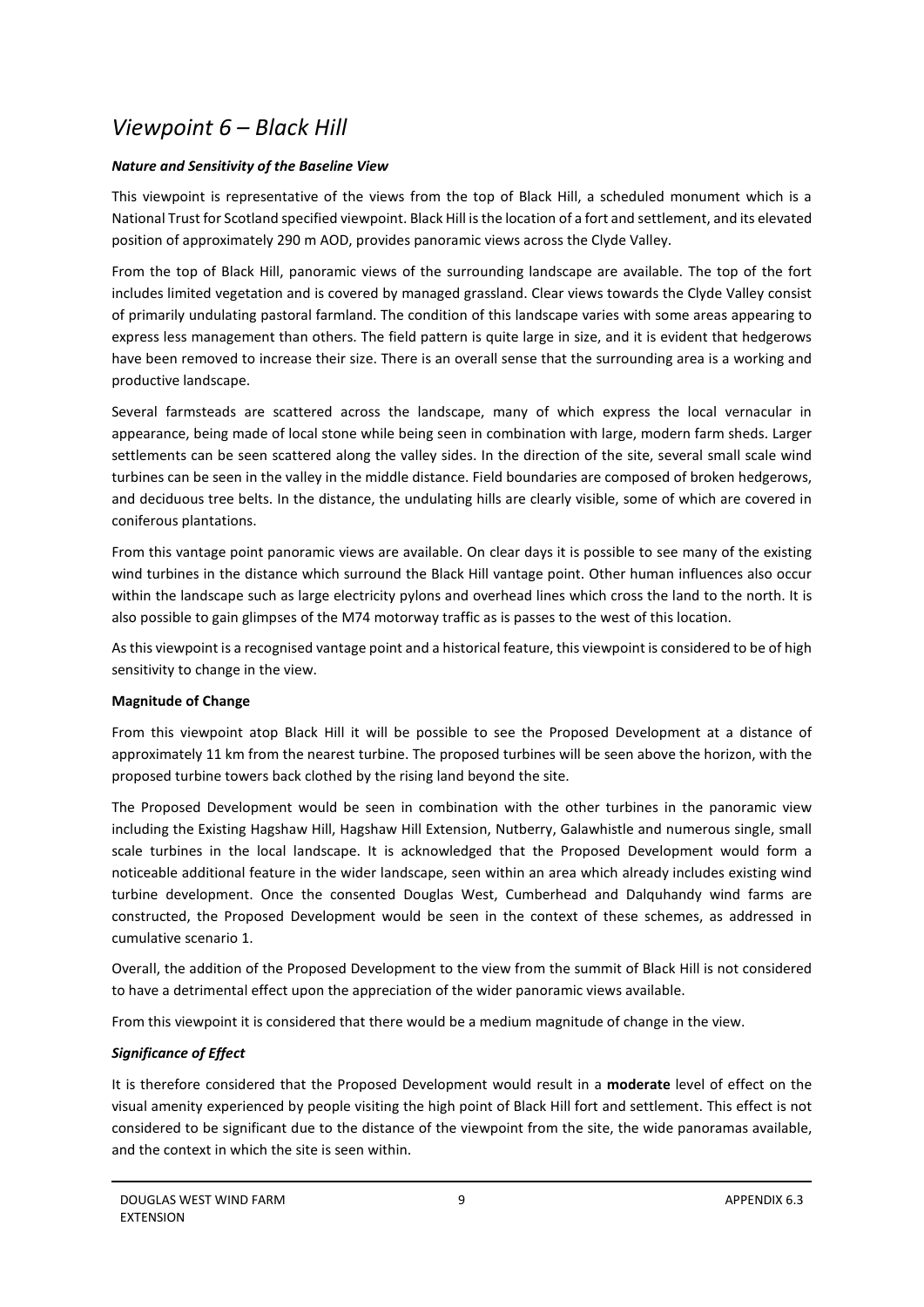## <span id="page-11-0"></span>*Viewpoint 7 – Hyndford Bridge*

### *Nature and Sensitivity of the Baseline View*

This viewpoint is representative of the views from Hyndford Bridge which forms a historical feature along the A73 and is identified as a recognised viewpoint within the *South Lanarkshire Spatial Framework*. The bridge includes footpaths on either side of a single lane of traffic, operated by a three-way traffic light system.

Views from Hyndford Bridge extend along the River Clyde valley looking across a predominantly rural landscape, comprising primarily of managed grazing land and unmanaged grassland. The River Clyde sweeps through the shallow valley and is relatively wide at this point.

To the south there are views of the A70 as it travels through the River Clyde Valley with a few farmsteads including large agricultural buildings situated at elevated positions along the valley sides. A relatively large proportion of the surrounding land is used for grazing animals and blocks of woodland and belts of coniferous plantation run down the slopes to the south-west, providing texture and contrast to the landscape. In the far distance one hillside is framed by the slopes of the valley with the Existing Hagshaw Hill and Hagshaw Hill Extension turbines situated on the nearside with the blade tips of some of the Nutberry Wind Farm also visible.

As a road which is used for its scenic qualities as part of the Clyde Valley Tourist Route, and as the bridge itself is a historical feature, this location is considered to be of high sensitivity to change in the view.

#### **Magnitude of Change**

From this viewpoint location, the Proposed Development would be framed in the distance by the hillsides of the immediate Douglas Water valley. Therefore, when receptors are located on the bridge, views are gained directly along the River Clyde to the Douglas Water valley and towards the far hillside where the proposed turbines are situated.

The ZTV suggests intermittent visibility of the site in the vicinity of Hyndford Bridge, but that up to all of the proposed turbines will be visible from the bridge itself. This is likely to be the case, with the nearest proposed turbine located some 12.5 km from the viewpoint location, but the turbines would be seen in the same part of the view as the existing turbines in the wider landscape. Once the consented turbines in the landscape local to the site are constructed, the Proposed Development would contribute to the cluster of turbines already present in the longer distance view. The Proposed Development would be seen on the hillside directly beyond the consented Douglas West Wind Farm and the Existing Hagshaw Hill turbines that occupy the horizon view.

When crossing Hyndford Bridge, receptors will experience a transient view of the bridge itself and the local landscape beyond it. The proposed turbines are situated almost perpendicular to the direction of the bridge and it is assessed that there will be a very low change on the visual experience of motorists. The worst case scenario will be experienced by pedestrians stopping at one of the turret style features along the south-western footpath to experience the views of Douglas Water valley and the distant hills.

When considering the existing nature of the view, the level of intervening landform and vegetation, and the distance from the site, the addition of the proposed turbines in the view that already includes the Existing Hagshaw Hill and Hagshaw Hill Extension turbines and Nutberry Wind Farm, would result in a medium magnitude of change.

### *Significance of Effect*

It is therefore considered that the Proposed Development would result in no greater than a **moderate** level of effect on the visual amenity of those travelling over the Hyndford Bridge. This effect is not deemed to be significant due to the distance between the bridge and the context in which the proposed turbines would be seen.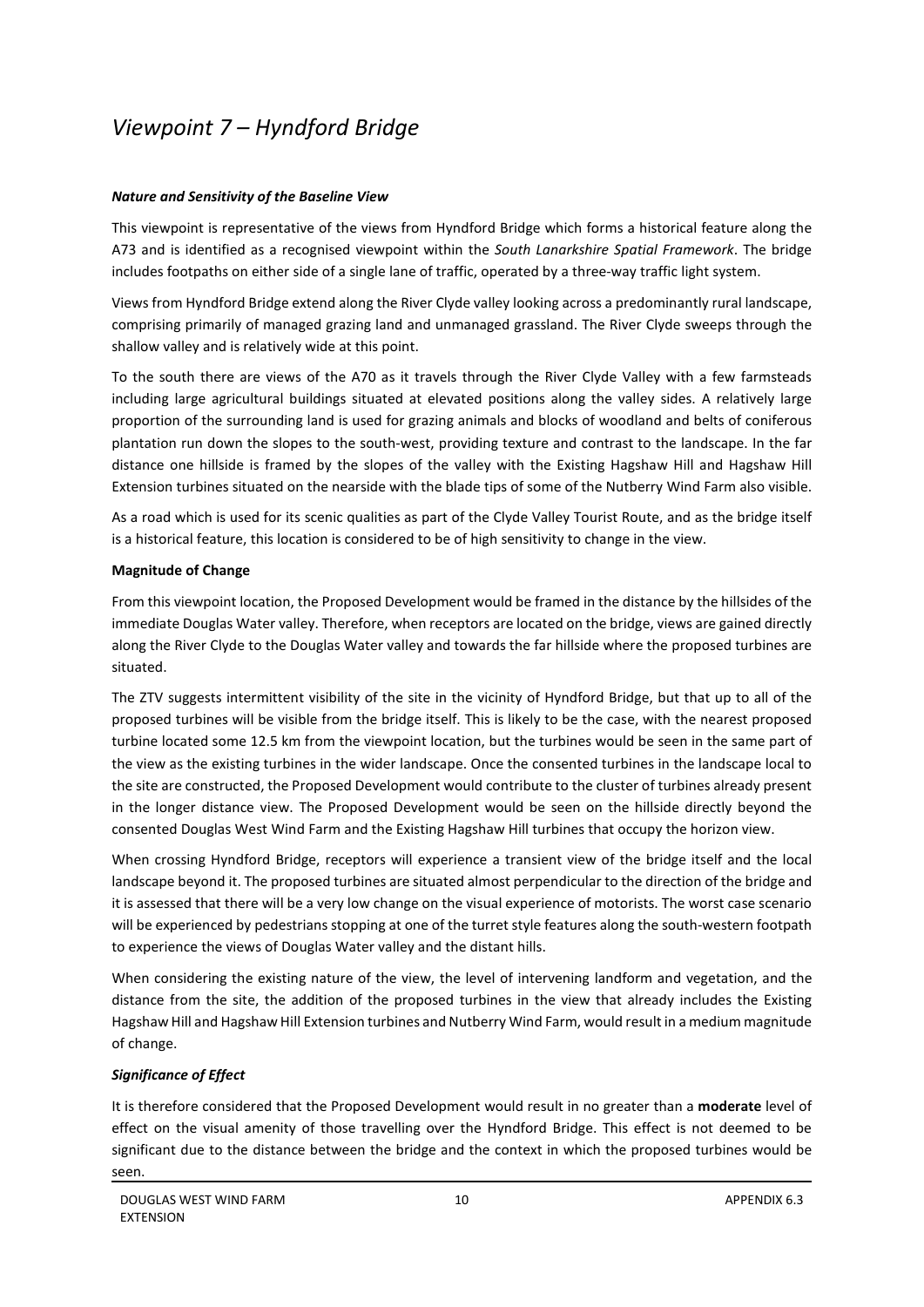### <span id="page-12-0"></span>*Viewpoint 8 – Tinto Hill*

#### *Nature and Sensitivity of the Baseline View*

This viewpoint is representative of the views from the vantage point of Tinto Hill, which is located at an elevation of approximately 710 m AOD. Clear panoramic views extend across a gently undulating rural landscape.

In the direction towards the site, a large patchwork of plantation covers extensive areas of land in the surrounding landscape. Substantial tree belts also form boundaries to some of the fields. Whilst it is evident that some field hedgerows have been removed to create larger fields. There are farmsteads scattered across the landscape, some with large agricultural sheds. There is a significant sense that surrounding Tinto Hill, the wider area is formed by a combination of rolling moorland as well as a working and productive landscape.

Within the view to the west, towards the site, the Existing Hagshaw Hill and Hagshaw Hill Extension turbines are visible on the top of Common Hill along with the Nutberry Wind Farm to the right of the view alongside Galawhistle Wind Farm. On clear days when long distance views can be gained, it is possible to see other existing wind farm sites in the far distance including Whitelee. Other features of the landscape include previously worked, regenerating and operational opencast coal sites and quarries.

As this viewpoint is representative of a recognised vantage point at the summit of a notable hill in the local landscape, receptors are considered to be of very high sensitivity to change in the view.

#### **Magnitude of Change**

From this viewpoint location, the Proposed Development would be visible in the middle distance. Due to the elevated nature of the viewpoint the towers, hubs and blades of each turbine would be visible.

The Proposed Development would form identifiable features in landscape at a distance of approximately 12.8 km. The large majority of the turbines would be back clothed by the rising land beyond the site, with the blade tips of just two of the turbines located on the highest ground within the site breaking the horizon. The proposed turbines would occupy a relatively narrow part of the overall view available and would be seen in the context of other existing wind energy development on Hagshaw Hill, and within the wider panoramic views available. The proposed turbines would also be seen directly beyond the Douglas West Wind Farm turbines once constructed, and would form part of the overall wind farm cluster north of Douglas. The principal sense of openness and scale within the landscape as seen from the summit of Tinto would not be affected.

Overall, there would be no greater than a low magnitude of change in the view from the summit of Tinto.

### *Significance of Effect*

It is therefore considered that the Proposed Development would result in a **moderate/minor** level of effect on the view for visitors to the vantage point at Tinto Hill. This level of effect is not significant.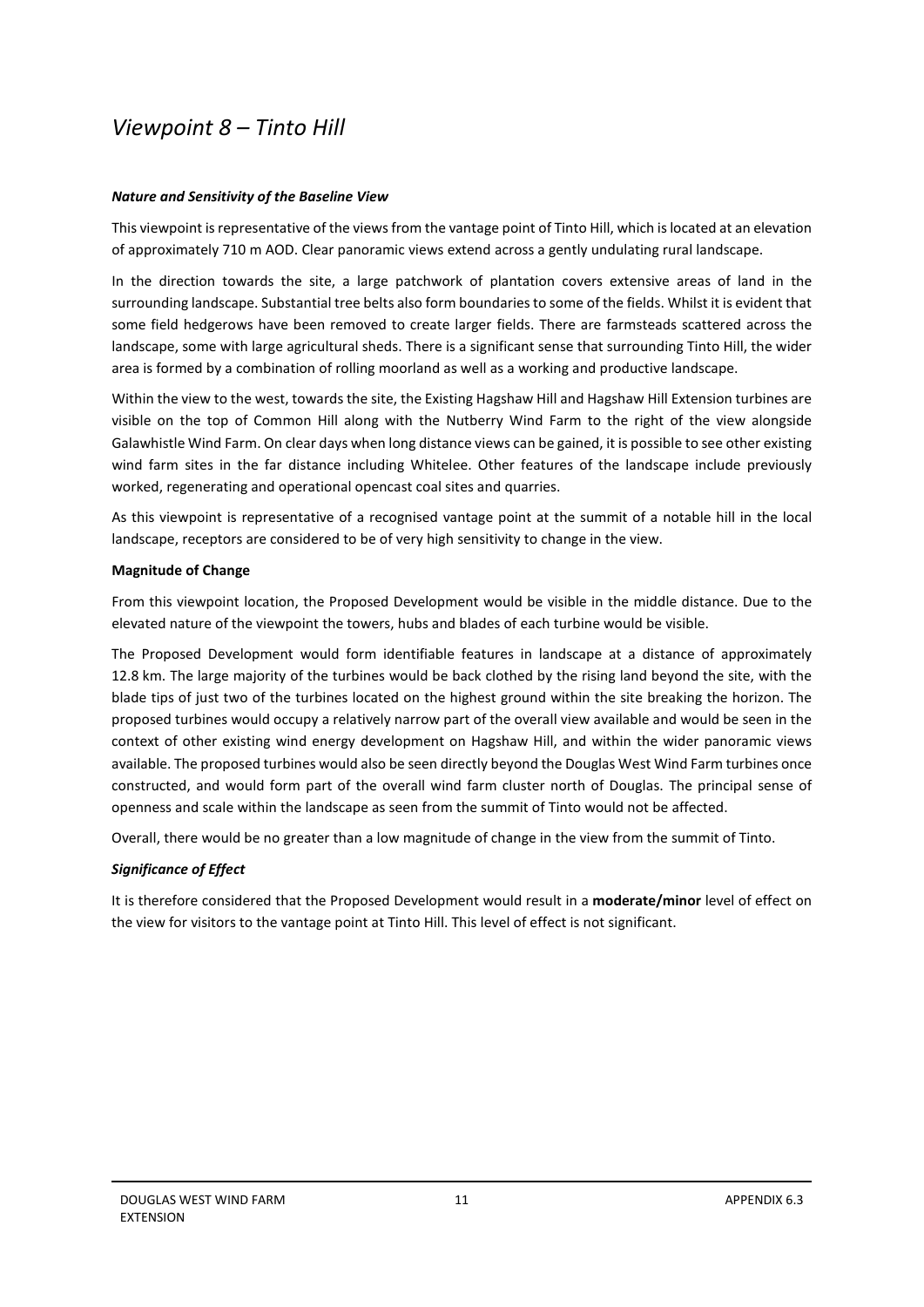# <span id="page-13-0"></span>*Viewpoint 9 –Coalburn Road, north of Coalburn*

### *Nature and Sensitivity of the Baseline View*

This viewpoint is located on Coalburn Road, north of Coalburn at a distance of 3.4 km from the closest proposed turbine. The view comprises the flat open rough grassland in the immediate landscape with the rising land of Common Hill and Henry's Hill forming the backdrop and far horizon. The coniferous plantation in which the site is located is seen in the middle distance of the view, between the open grassland that surrounds Coalburn, and the moorland landscape in which the Existing Hagshaw Hill and Extension turbines are located.

The view is relatively simple. The roof tops of properties located on the northern edge of Coalburn are visible at the head of the road corridor, and the Existing Hagshaw Hill and Extension turbines are seen atop the horizon. The existing Galawhistle and Nutberry turbines are also seen in the distant view. Views from the road are also available to the east and west across the open landscape.

As the viewpoint is representative of views from a minor local road, the sensitivity of receptors is considered to be high.

### **Magnitude of Change**

The visualisation at Figure 6.40 illustrates that hubs and blades of the proposed turbines would be visible against the skyline in the same part of the view as the Existing Hagshaw Hill and Hagshaw Hill Extension turbines.

The Proposed Development would introduce turbines in closer proximity to the viewpoint and they would be clearly noticeable and prominent when travelling south along the road towards Coalburn. There would be a high magnitude of change in the view.

On the construction of the consented Douglas West, Dalquhandy and Cumberhead Wind Farms, the Proposed Development would be seen as part of a much larger cluster of turbines that would occupy the view to the south, as seen on Figure 6.40 (D). The Proposed Development would appear of similar scale in the landscape to these schemes and the overall change in the view would be reduced, as discussed in cumulative scenario 1 of the main assessment.

### *Significance of Effect*

There would be a major visual effect upon receptors using Coalburn Road when travelling south towards Coalburn. The effect is significant. In considering cumulative scenario 1, the visual effect would reduce to moderate due to the context in which the Proposed Development would be seen alongside the consented Douglas West, Dalquhandy and Cumberhead Winds Farms. The consented Douglas West and Dalquhandy turbines would be more prominent in the view, with the Proposed Development located beyond. The moderate visual effect is therefore not considered significant.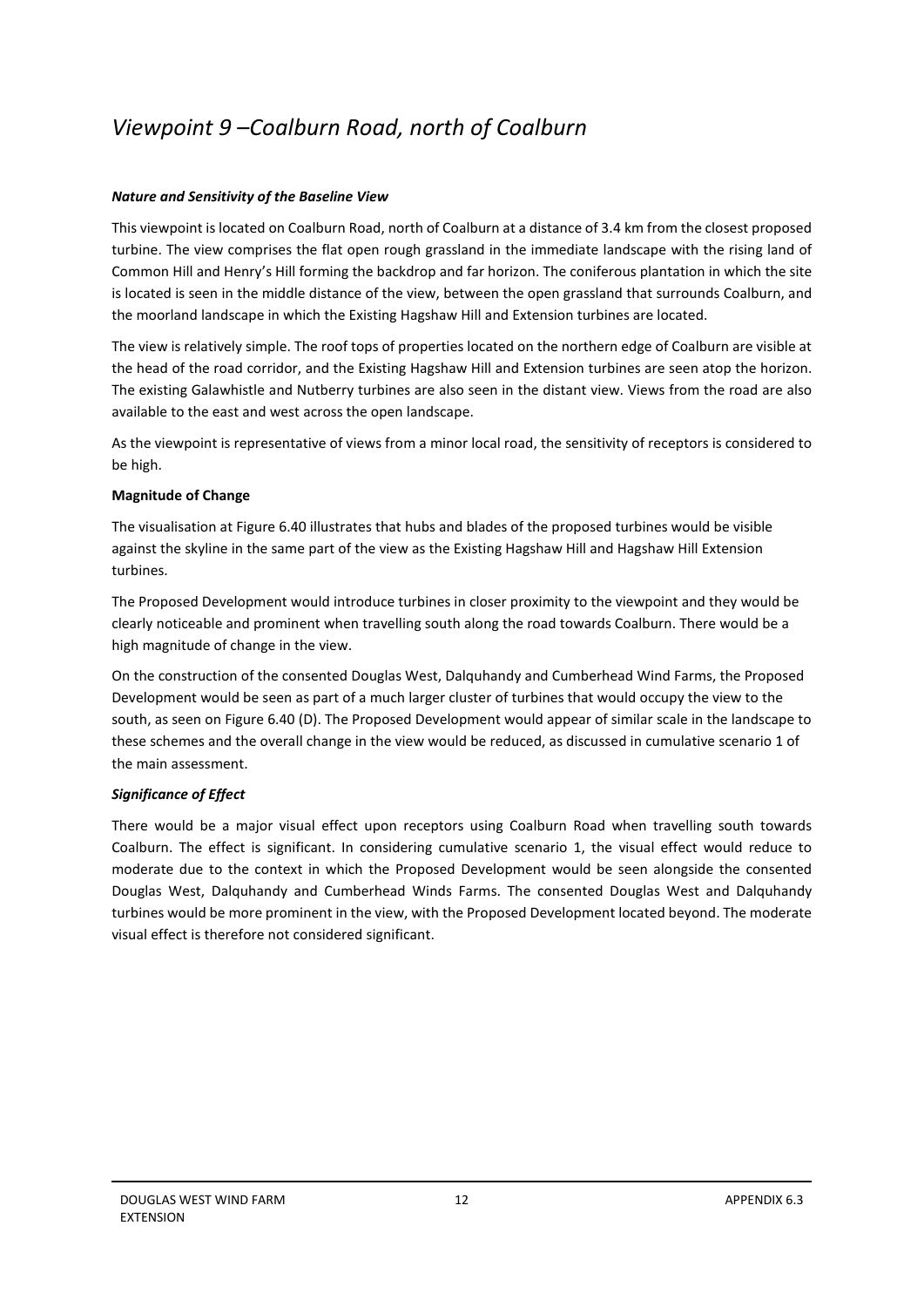## <span id="page-14-0"></span>*Viewpoint 10 – Victory Park, Muirkirk*

### *Nature and Sensitivity of the Baseline View*

This viewpoint is located on the western edge of Victory Park to allow for views beyond the immediate built form towards the site. The immediate view comprises the public open space with dwellings located on Glasgow Road, Park Avenue and Burns Avenue located immediately beyond. The varied yet simple distant horizon is formed by a number of hills including Hareshaw Hill, Parisholm Hill, and Urit Hill. The hills are covered with upland grassland and moorland vegetation. Woodland and plantation punctuate the mid slopes and dense deciduous woodland covers much of the valley bottom.

The existing turbines of the Galawhistle Wind Farm occupy the horizon and form notable vertical features in the view with further Galawhistle turbines also seen slightly set down in the landscape beyond the horizon. The Existing Hagshaw Hill turbines are also visible beyond the horizon.

As the viewpoint is located within a public park, the receptors using the space are considered to be of high sensitivity to changes in the view.

### *Magnitude of Change*

Up to seven of the proposed turbines would be located in the view north-eastwards from Victory Park, in the same part of the view as the existing Galawhistle Wind Farm. The Proposed Development would be located lower in the landscape that the existing notably visible turbines in the view. Only two of the proposed turbines would be seen to hub height, with the remainder seen as blade tips only.

The Proposed Development would be seen beyond the urban context of the near view in the same part of the far landscape that already features wind energy development. The Proposed Development would reinforce the existing nature of the distant view, with the closest turbine located some 10.6 km away.

Overall, there would be a medium magnitude of change in the view from Muirkirk Park.

### *Significance of Effect*

There would be a **moderate** visual effect experienced by receptors at Muirkirk Park. The effect is not considered to be significant due to the distance of the receptors from the site and the context in which the Proposed Development will be seen in.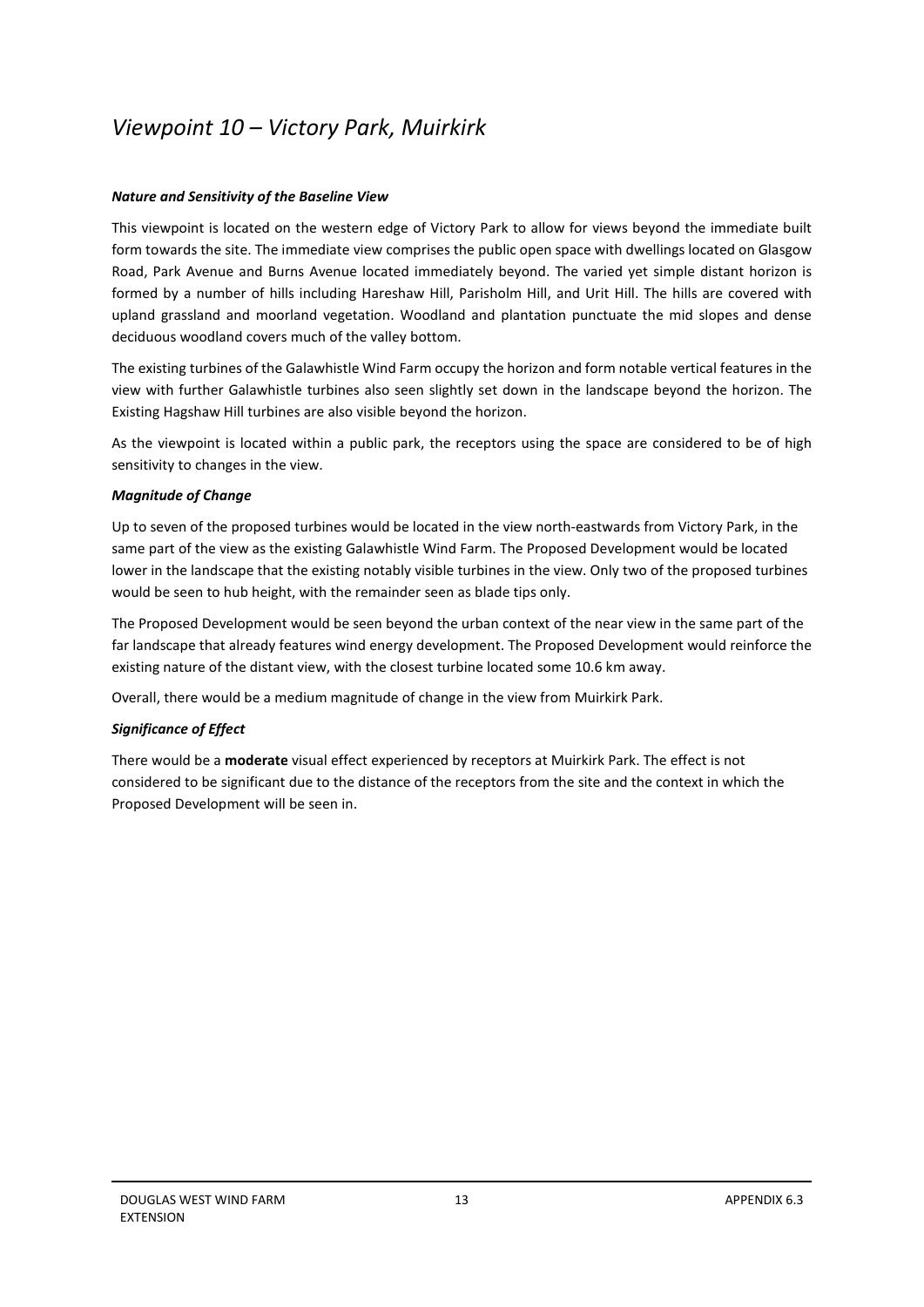### <span id="page-15-0"></span>*Viewpoint 11 – Cairn Kinney*

#### *Nature and Sensitivity of the Baseline View*

This viewpoint is located at the summit of Cairn Kinney (493 m AOD), which is located part way between the A70 at Glespin and the A76 at Sanquhar. The view from the summit in a northerly direction towards the site comprises an undulating upland grassland landscape punctuated by large areas of commercial plantation.

The view is long reaching and panoramic, and in clear weather conditions views reach beyond Carluke to the north-east, where the existing Black Law Wind Farm can be seen. The Existing Hagshaw Hill and Hagshaw Hill Extension turbines are clearly seen in the near landscape, above the horizon formed by Common Hill. The existing Nutberry and Galawhistle Wind Farms are also visible in this view alongside a number of the single turbines located to the north-west of the site.

Receptors at the hill summit are considered to be of high sensitivity to changes in the view.

#### **Magnitude of Change**

The Proposed Development will be clearly seen from the summit of Cairn Kinney, at a distance of approximately 9.9 km. The proposed turbines would appear as a cluster set down in the landscape, back clothed by the land beyond. The proposed turbines would not appear taller than the existing turbines in the view due to their location on lower ground, with only two of the turbines breaking the distant skyline as a result of the moving blade tips.

Once the consented Douglas West turbines are constructed, the Proposed Development would appear in the same part of the view as Douglas West, infilling the gap between the consented turbines and the existing turbines on Hagshaw Hill.

The Proposed Development turbines would increase the clustering of turbines in the mid distance view, and reinforce the presence of commercial wind energy in the landscape to the north of Cairn Kinney. Due to the distance from the site and the wide panoramas available, there would be an overall medium to low magnitude of change in the view.

### *Significance of Effect*

The Proposed Development will give rise to a **moderate to moderate/minor** visual effect as experienced from the viewpoint. This effect is not considered to be significant due to distance from the receptor and the context in which the Proposed Development will be seen in the view.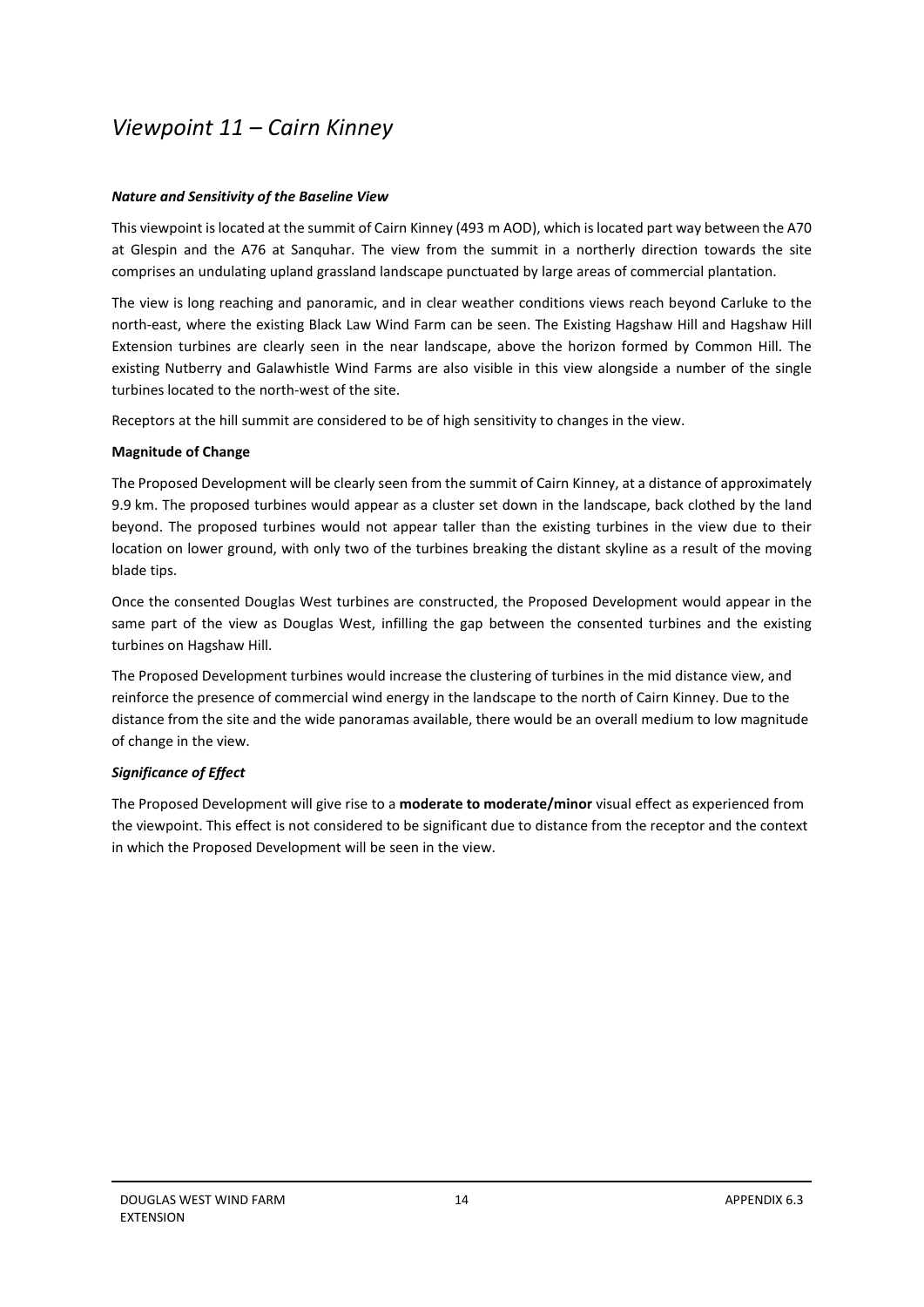# <span id="page-16-0"></span>*Viewpoint 12 – East of Glespin (on A70)*

### *Nature and Sensitivity of the Baseline View*

This viewpoint is representative of the views from the A70 to the east of Glespin. It should be noted that the viewpoint does not portray the view that would be gained from Glespin village itself. The ZTV demonstrates that much of Glespin does not fall within the ZTV, with varying levels of theoretical visibility of the proposed turbines on the periphery of the settlement, and therefore this viewpoint has been chosen to demonstrate views gained on the outskirts of the settlement where open views towards the site are available.

This viewpoint is located to the east of Glespin, just east of Jeanfield Bridge, located on the minor road immediately adjacent to the A70. The viewpoint is located at a slightly elevated position overlooking the Douglas Water valley. Views extend past the main road of the A70, to rough pastures beyond. Scrubby vegetation sweeps through the valley floor. As the landform rises beyond the valley floor there is a band of mixed woodland, namely Windrow Wood, as well as uniform blocks of plantation.

Some human influences within the landscape are visible and the primary focus for motorists will be the A70 and associated signposts, a post and wire fence runs along the road side, while telegraph poles and wires cross the landscape. A few lone farmsteads can be seen in the distance and the Existing Hagshaw Hill and Hagshaw Hill Extension turbines, and the existing Galawhistle turbines are visible above the horizon that forms the backdrop to the view to the north.

As this viewpoint is representative of views from a road, receptors using this road are considered to be of low sensitivity to changes in the view.

### **Magnitude of Change**

From this viewpoint just the hubs and blades of four of the proposed turbines would be visible above the ridgeline to the north, with the blade tips of a further six just seen above the horizon. They will be seen in the same part of the view as the existing Galawhistle and Existing Hagshaw Hill and Hagshaw Hill Extension turbines and they will be located directly beyond the Hagshaw Hill Extension and Hazelside turbine already present in the view. It is acknowledged that the proposed turbines would appear larger in scale than the existing turbines, but they would not appear disproportionately out of scale with the simple and large scale nature of the baseline landscape.

The proposed turbines would be seen at a distance of approximately 3.2 km and the small number of proposed turbines visible would appear as prominent features in the oblique view from the road as receptors travel between Douglas and Glespin but they would be seen alongside the existing turbines that are an established feature of the view.

From this viewpoint location there will be a medium magnitude of change in the view.

### **Significance of Effect**

It is therefore considered that the Proposed Development would result in **moderate** level of effect on the views from this viewpoint and the visual amenity experienced by people travelling along the A70 at this point. This effect is not considered to be significant due to the context in which the proposed turbines will be seen.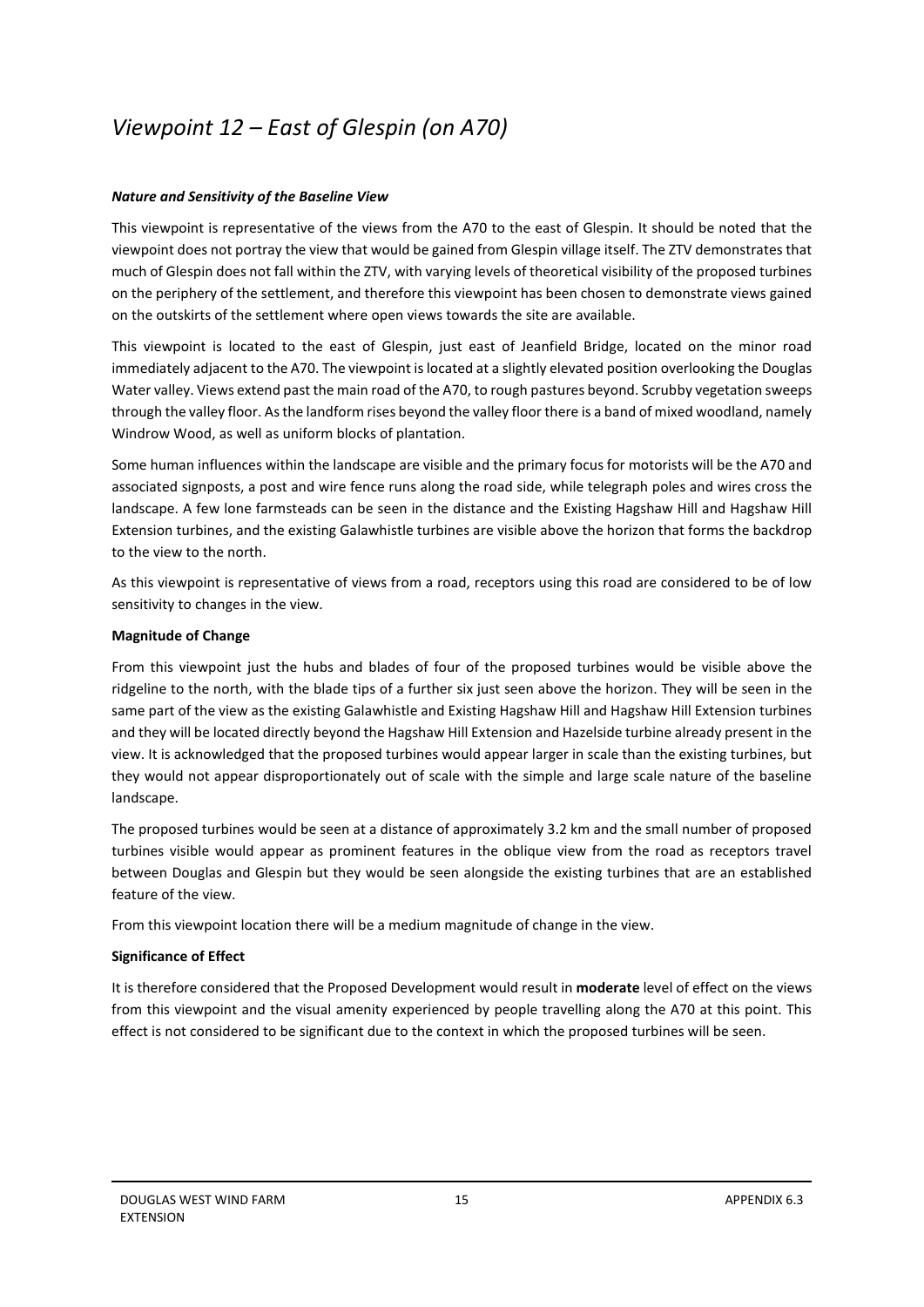### <span id="page-17-0"></span>*Viewpoint 13 –Auchensaugh Hill*

### *Nature and Sensitivity of the Baseline View*

This viewpoint is representative of the views from a high point located on Auchensaugh Hill, approximately 392 m AOD, to the south-east of Douglas. Views stretch across a gently undulating shoulder landscape within the uplands, which then falls into the Douglas Valley before rising again to Common Hill, which forms the backdrop to the view. The landscape expresses a relatively clear, monochrome form, composed mainly of rough grasslands.

A line of pylons and overhead wires cross the large scale landscape and fields are separated by post and wire fences. Views towards the village of Douglas are screened by Pagie Hill while the coniferous plantation of Townhead Wood combine to reduce the visibility in this direction. To the north-west, the Existing Hagshaw Hill, Hagshaw Hill Extension, Galawhistle and Hazelside turbines are visible.

From this viewpoint location facing in an easterly direction it is possible to gain views of the B7078 and M74 as they pass through the landscape. A large row of pylons and overhead wires also cross through the landscape.

As this hill may be used for recreational activities and is accessed by a Wider Network path which forms part of the *South Lanarkshire Core Paths Plan* (Nov 2012), receptors at Auchensaugh Hill are therefore considered to be of high sensitivity to change in the view.

### *Magnitude of Change*

The Proposed Development would be visible from Auchensaugh Hill at a distance of approximately 6.3 km. The proposed turbines will be seen in the same part of the view as the Existing Hagshaw Hill and Hagshaw Hill Extension and Hazelside turbines, with the existing Galawhistle Wind Farm seen to the south=west. The Proposed Development would also be seen in the same part of the landscape as the consented Cumberhead and Douglas West Wind Farms, as is discussed separately in cumulative scenario 1. It is acknowledged that there would be an increase in the turbine cluster density in the vicinity of the site, but the cluster wold occupy a small part of the much wider view available.

It is acknowledged that there will be a perceptible difference in turbine size between the Proposed Development and the existing turbines in the landscape but, as illustrated in the photomontage presented within Volume 4, Figure 6.44, the proposed turbines would still respond well to the scale of the underlying landform, which is relatively simple and large scale, and the proposed turbines would not dominate the landscape at this location.

From this viewpoint on Auchensaugh Hill, there would be a medium magnitude of change in the view.

### *Significance of Effect*

The Proposed Development would result in a **moderate** level of effect on the views and visual amenity experienced by people visiting this location. This effect is not considered to be significant due to the context in which the Proposed Development will be seen.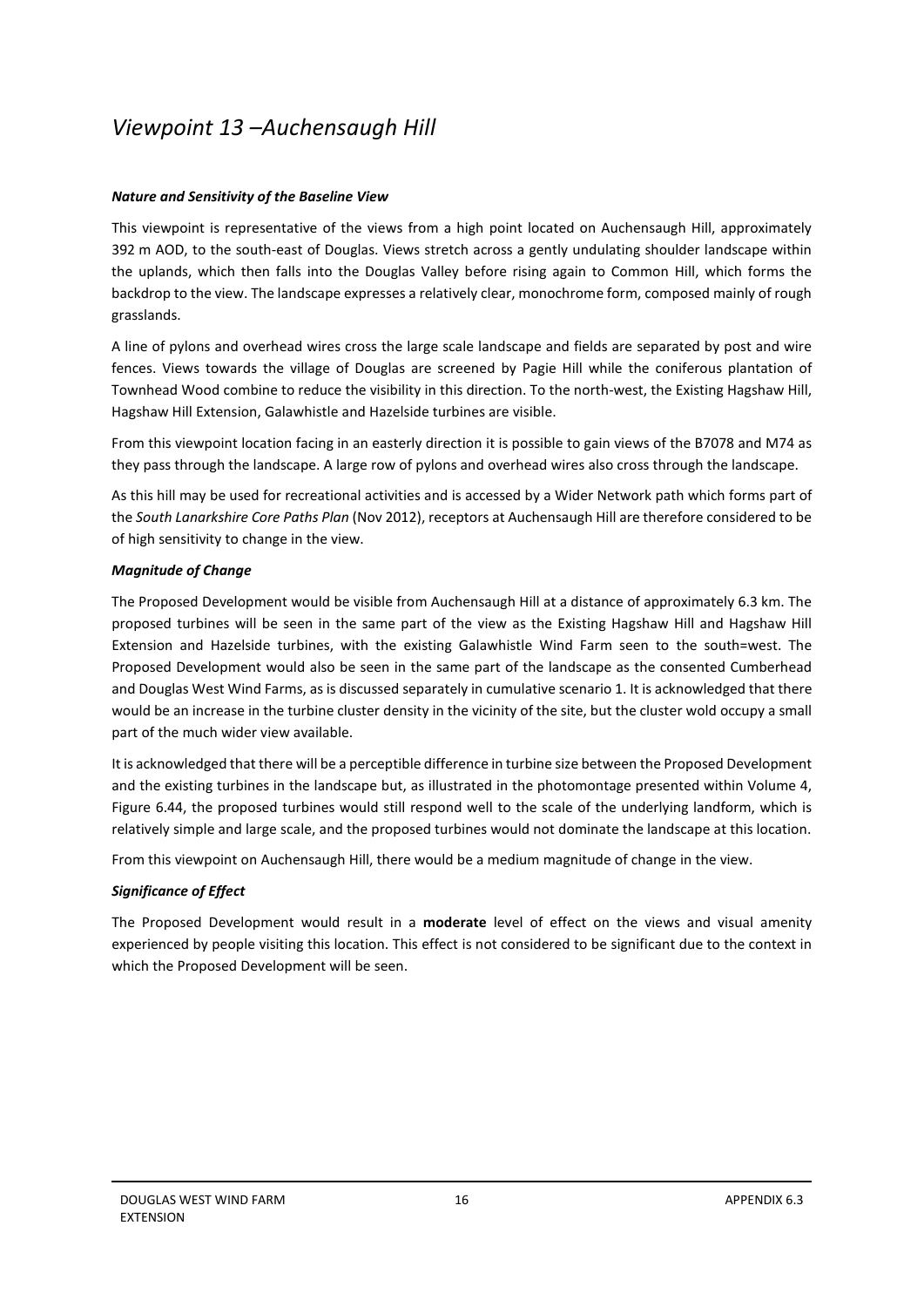# <span id="page-18-0"></span>*Viewpoint 14 – Nether Wellwood (A70)*

### *Nature and Sensitivity of the Baseline View*

This viewpoint is located on the A70 at Nether Wellwood looking generally north-east towards Muirkirk. The road winds its way through a heavily modified landscape at this location. The land to the south of the road has been subject to open cast mining with bunding and former spoil heaps creating variation in the landform. An area of open water can be seen to the south of the road.

The route of the A70 is relatively well treed with belts and blocks of mixed and coniferous trees located along the roadside. This vegetation interrupts the overall visual experience from the road. Larger areas of coniferous plantation can be seen in the middle ground view. Man-made features can be seen in the near view including an electricity substation and lines of pylons. Two of the existing Galawhistle turbines are visible above the far horizon, and the consented Cumberhead turbines would also be visible in the landscape, once constructed.

Longer distance views are also available, particularly to the south-east. The land massifs of Cairn Table and Wardlaw Hill form the backdrop to the view. The outline of Common Hill is also visible beyond the block of trees in the near view.

As the viewpoint is located on an 'A' road, the sensitivity of receptors is considered to be low.

### *Magnitude of Change*

The Proposed Development would be barely visible, at a distance of approximately 15.3 km, due to the presence of existing coniferous woodland in the intervening landscape.

Overall, the addition of the Proposed Development to the view from the A70 at Nether Wellwood would give rise to no greater than a very low magnitude of change.

### *Significance of Effect*

Taking into consideration the low sensitivity of the receptors using the A70, and the very low magnitude of change in the view, there would be no greater than a **minor**/ **no effect** upon visual effect which is not significant.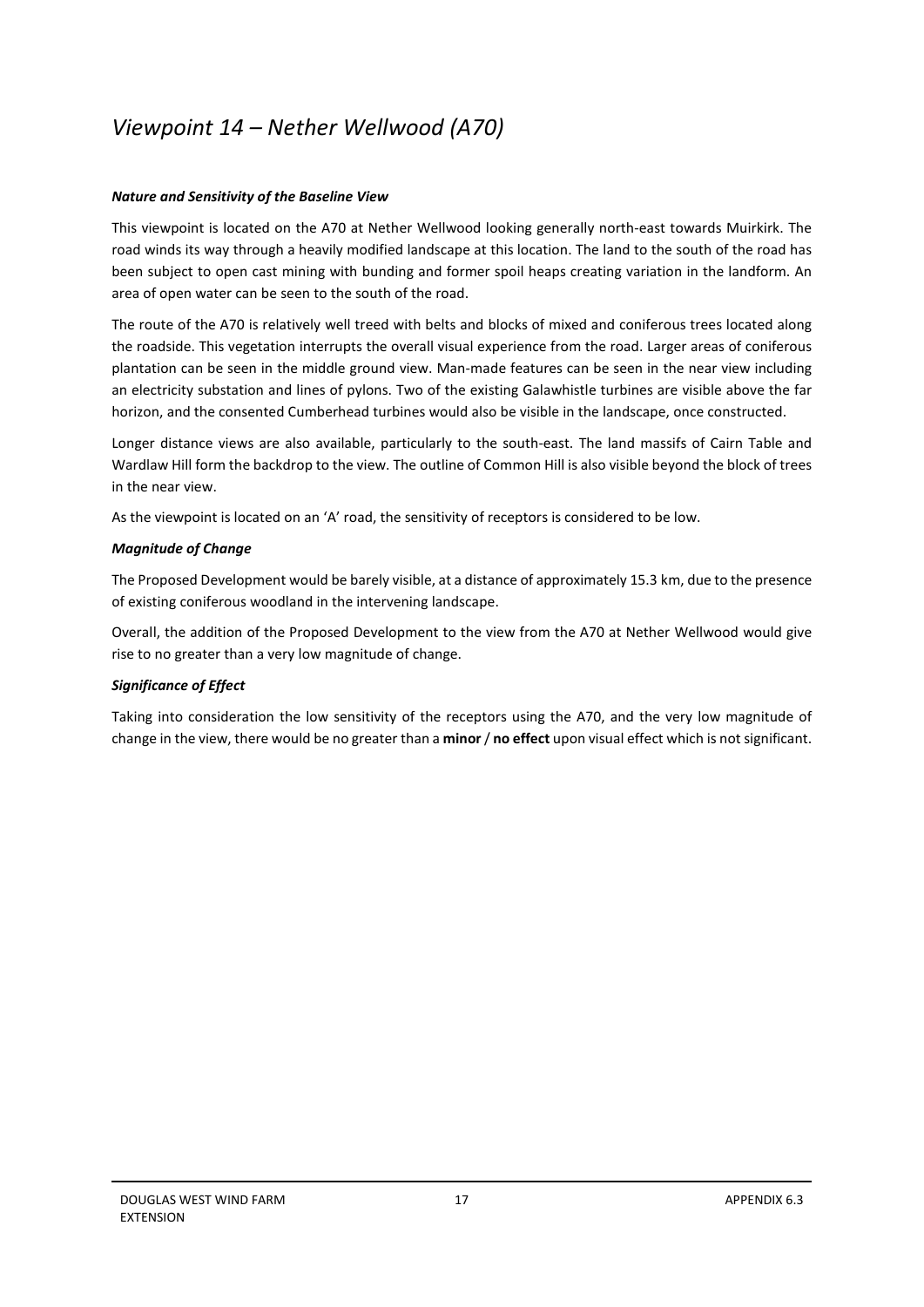### <span id="page-19-0"></span>*Viewpoint 15 – Cairn Table*

### *Nature and Sensitivity of the Baseline View*

The viewpoint is located at the summit of Cairn Table, which in 594 m AOD. At the summit is a trig point, a cairn, a war memorial (appearance of an intact stone cairn) and a 360 degree compass viewshed to enable receptors to orientate themselves when at the summit.

Cairn Table is accessed via a footpath that leaves Muirkirk and travels in a southerly direction and thus whilst walking to the summit the site is located directly beyond the receptor. From the summit there are panoramic and far reaching views in all directions, and the landscape in which the site is located forms a small part of the overall view available.

The view in the direction towards the site would be experienced by receptors at the summit and by those walking back in a northerly direction to the car park at Muirkirk. The view comprises an undulating landscape in which wind energy development is already a feature. The upland landform of Common Hill forms the middle ground view with long distance views experienced as far as the Pentland Hills.

As the summit of Cairn Table features a compass viewshed to assist in experiencing the view, the sensitivity of receptors is considered to be very high.

#### *Magnitude of Change*

The Proposed Development would be seen in the middle distance view from the summit of Cairn Table, beyond the ridgeline of Common Hill that forms the near horizon. It is acknowledged that a small number of the turbines would appear prominent above the horizon, seen against the skyline, with the turbines located on lower ground within the site seen back clothed by the landform beyond.

It is acknowledged that there would be a perceptible difference in scale of turbines in the view with the proposed turbines seen beyond the Existing Hagshaw Hill turbines, and the proposed turbines would be prominent in comparison. However, there are already several wind farms visible in the view from Cairn Table, all of which are of various heights, and whilst the proposed turbines would further contribute to the existing varying nature of wind energy development in the middle distance, including the Galawhistle and Nutberry turbines, this forms only part of a much wider panoramic view from this location, which will also include the consented Kennoxhead and Penbreck turbines in the foreground of the views towards the east and south-east.

Overall, there would be a medium magnitude of change in the view experienced by receptors looking north from the summit of Cairn Table.

### *Significance of Effect*

Considering the very high sensitivity of receptors at the viewpoint location, and the medium magnitude of change in the view, there would be a **moderate** effect upon visual amenity as experienced at the summit of Cairn Table. This effect is not however considered to be significant due to the distance of the Proposed Development from the viewpoint location, the wide panoramas available, and the context in which the proposed turbines are seen within.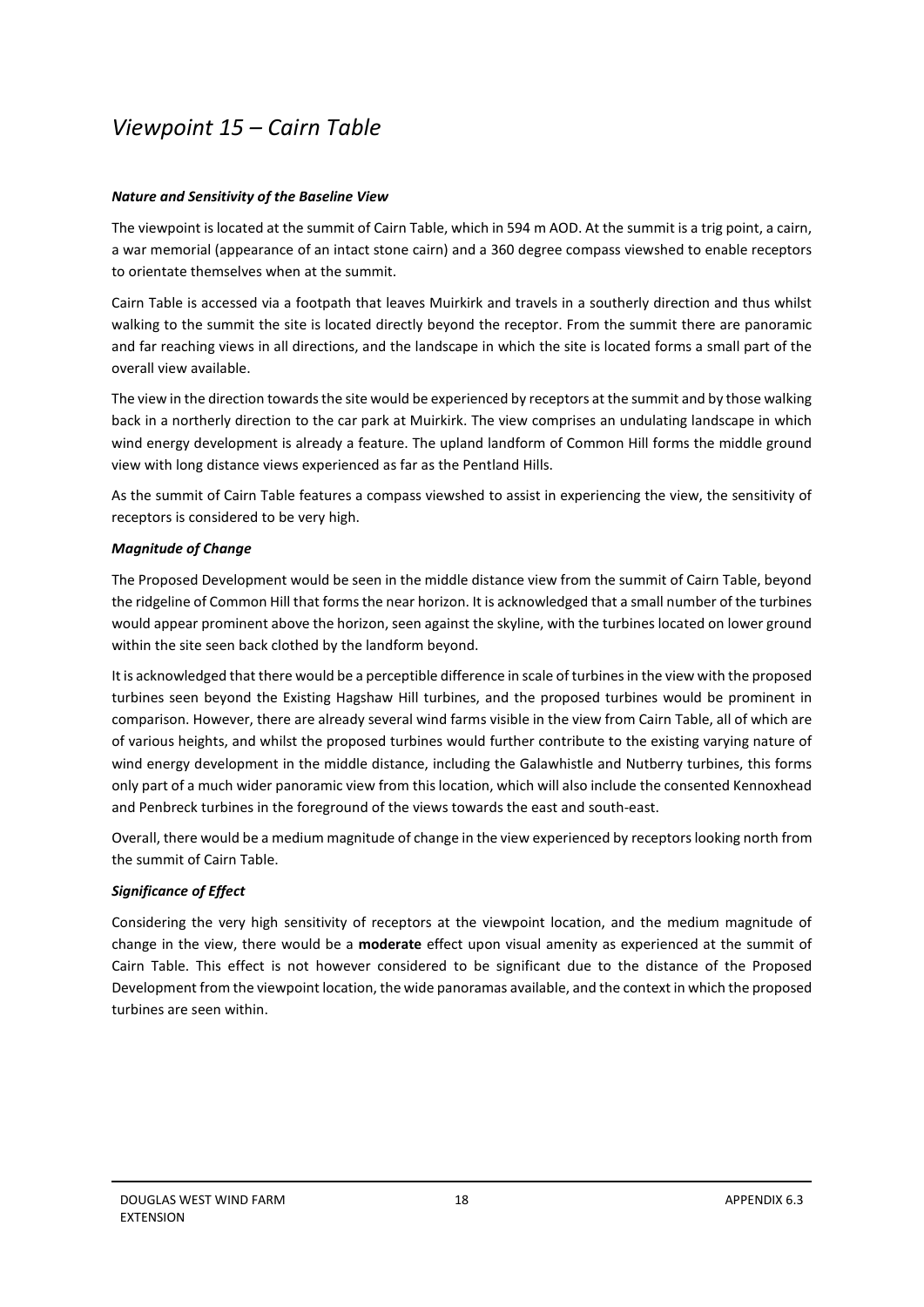# <span id="page-20-0"></span>*Viewpoint 16 – Douglas – Crabtree Street*

### *Nature and Sensitivity of the Baseline View*

This viewpoint is representative of the views from residential receptors located on the north-western edge of Douglas located on Crabtree Street. The photograph was taken at a publicly accessible location in the gateway to the playing fields to allow for a worst case open aspect view towards the site. In reality, the view from the properties is likely to be interrupted by vegetation in the immediate view.

Views extend in a north-westerly and westerly direction across well maintained playing fields beyond the small club house located in the foreground of the view. The grassy banks of the Douglas Water can be seen cutting through the valley bottom with the land on the other side of the bank gently rising up to Long Plantation. Blocks of deciduous woodland break up the rough grazing grassland. Long Plantation runs up and along the opposing valley hillside and extends along most of the sky line. The Existing Hagshaw Hill and Hagshaw Hill Extension turbines, and the Hazelside Farm turbine, are visible to the west, as is the moorland in which they are located.

As this viewpoint is representative of the views from residential properties, the receptors are considered to be of high sensitivity to change in the view.

### **Magnitude of Change**

The ZTV suggests that up to all of the proposed turbines would be visible from this viewpoint. In reality, views of the turbines would be more restricted than is suggested. The nearest proposed turbine is located approximately 2.4 km to the north-west.

As can be seen in the visualisation at Figure 6.47, eight of the proposed turbines would be visible beyond Long Plantation, with turbines T5, T9, and T13 being the most noticeable. The proposed turbines would be seen to the north of the existing cluster of Hagshaw Hill turbines in the view and would extend the array across the skyline. However, the vegetation in the immediate view would also interrupt views of at least four of the turbines, with a further turbine seen as moving blade tips only.

The turbines that are visible will break the skyline and will appear taller than the Existing Hagshaw Hill and Hagshaw Hill Extension turbines, but once the consented Douglas West turbines are constructed, the proposed turbines would appear directly beyond these further turbines, as is discussed in cumulative scenario 1. The three prominent Proposed Development turbines would appear similar in scale to the Douglas West turbines and as such the nature of the view would be reinforced.

From this viewpoint location there would be a medium magnitude of change to the view.

### *Significance of Effect*

There would be a **moderate** level of effect on the views from this viewpoint which is considered to be significant. However, the Proposed Development would be clearly visually separated from the village and the intervening valley landscape of the Douglas Water, and once the Douglas West Wind Farm is constructed, the proposed turbines would be located beyond these turbines. It should also be noted that the view is only representative of a small area on the edge of Douglas and there are relatively few places within the village where such open views can be obtained.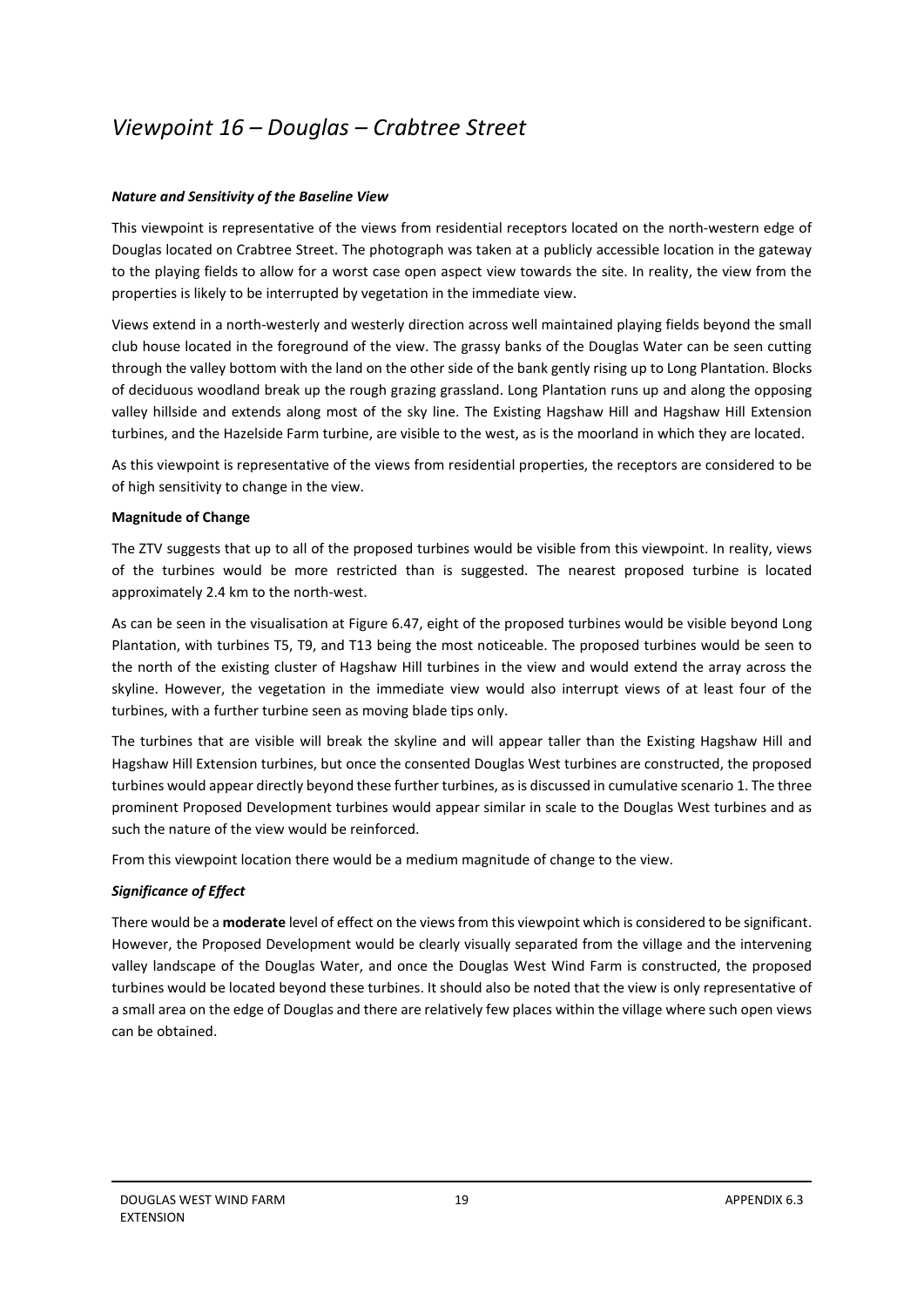# <span id="page-21-0"></span>*Viewpoint 17 – Junction of A70 and Station Road, Douglas*

### *Nature and Sensitivity of the Baseline View*

The viewpoint is located on Station Road, Douglas, close to the junction with the A70. The existing view looks over the Douglas Water valley towards Common Hill and the site of the original Hagshaw Hill Wind Farm. The valley bottom comprises pastoral land grazed by both cattle and sheep. The farmsteads of Scrogton and Scrogtonhead are seen on the lower mid slopes of the valley. Larger areas of deciduous and mixed woodland also occupy the mid valley slopes, including Windrow Wood which has a strong visual presence, with coniferous plantation occupying the upper slopes alongside rough grassland and moorland.

The viewpoint is representative of views of receptors using the A70 on the south western edge of Douglas, and Station Road, a minor road leading to a number of farmsteads at Douglas West. As the view is also representative of a small number of residential receptors on the outskirts of Douglas, as well as receptors using a minor road, the sensitivity of receptors is considered to be high.

### *Magnitude of Change*

The Proposed Development would be seen above the horizon at a distance of approximately 2.6 km. At least four of the proposed turbines would form visually prominent featuresin the landscape, as one travels in a northwesterly direction along Station Road, seen in the direct view beyond the near horizon. In views from the A70 the Proposed Development would be seen in the slightly oblique angle of view when travelling out of Douglas towards Glespin. When travelling towards Douglas, the proposed turbines would be located behind the receptor at the point of the junction with Station Road.

The visualisation at Figure 6.48 shows the appearance of the Proposed Development in the context of the valley. The proposed turbines would be prominent features in the view, and they would be seen directly alongside the smaller, Existing Hagshaw Hill and Hagshaw Hill Extension turbines. When constructed, the Douglas West turbines will also appear as notable features in the angle of view towards the site. As considered separately in cumulative scenario 1, in the context of the Douglas West turbines which would appear similar in scale in the view (and closer), the effect of the addition of the Proposed Development, would be reduced.

Although the proposed turbines would appear prominent, they would not dominate the landscape. They would appear beyond the near horizon, in the context of a relatively simple landscape, associated with the upland moorland rather than the lower lying valley.

Overall, there would be a medium magnitude of change in the view from the junction of Station Road and the A70.

### *Significance of Effects*

There would be **moderate** visual effects upon receptors using Station Road and nearby residential receptors. The effect would be significant. In terms of receptors using the A70, there would be a moderate/minor visual effect which is not considered to be significant.

In considering cumulative scenario 1, the Proposed Development would be seen beyond the consented Douglas West turbines in the near view and would form part of the larger wind farm cluster in the local landscape. The Proposed Development would appear of similar scale to the consented turbines in the view. The visual effect would be moderate and not significant.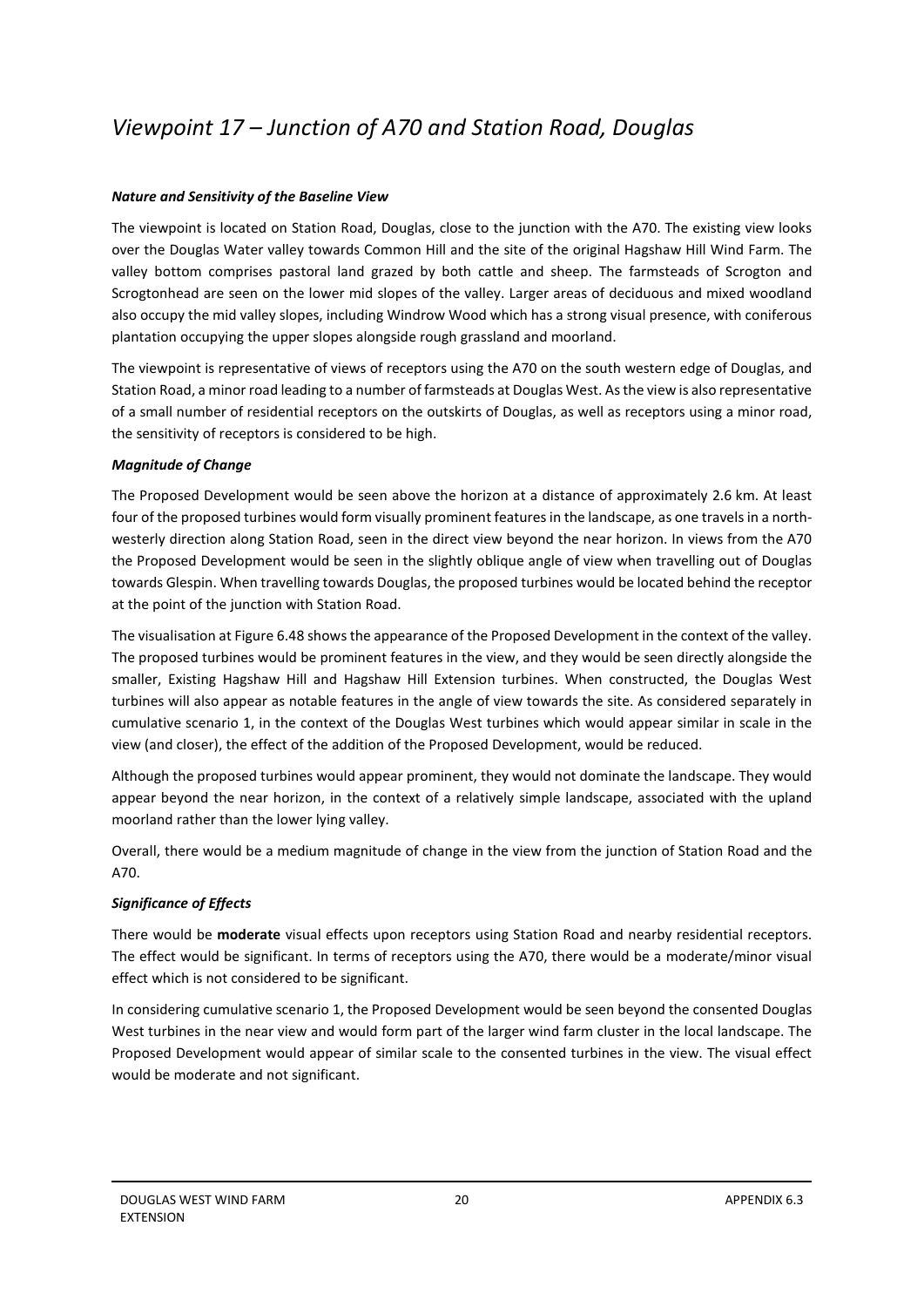# *Summary of Effects*

### **Table A6.3.1 - Summary of Operational Effects on Assessment Viewpoints**

<span id="page-22-0"></span>

| Name/Receptor                       | <b>OS Grid Ref</b> | Distance to<br>nearest turbine | Sensitivity                  | <b>Magnitude of</b><br>Change | <b>Level of Effect</b> | Significance    |
|-------------------------------------|--------------------|--------------------------------|------------------------------|-------------------------------|------------------------|-----------------|
| 1. Braehead, Coalburn               | 281527,<br>634520  | 1,820 m (T12)                  | High                         | High                          | Major                  | Significant     |
| 2. M74 Overbridge                   | 284424,<br>635419  | 4,095 m (T12)                  | Medium                       | Medium                        | Moderate               | Significant     |
| 3. Monument at Douglas Castle       | 284112,<br>631743  | 1,734 m (T9)                   | High                         | Medium                        | Moderate               | Significant     |
| 4. B7078 south of Lesmahagow        | 283120,<br>637377  | 4,504 m (T4)                   | Medium                       | Medium                        | Moderate               | Significant     |
| 5. A70 Rigside                      | 287708,<br>635192  | $6,822 \text{ m} (T12)$        | High (residential receptors) | Medium                        | Moderate               | Significant     |
| 6. Black Hill                       | 283198,<br>643552  | 10,999 m (T12)                 | High                         | Medium                        | Moderate               | Not Significant |
| 7. Hyndford Bridge                  | 291488,<br>641453  | 12,506 m (T7)                  | High                         | Medium                        | Moderate               | Not Significant |
| 8. Tinto Hill                       | 295316,<br>634372  | 12,857 m (T7)                  | Very High                    | Low                           | Moderate/Minor         | Not Significant |
| 9. Coalburn Road, north of Coalburn | 281190,<br>636124  | 3,419 m (T12)                  | High                         | High                          | Major                  | Significant     |